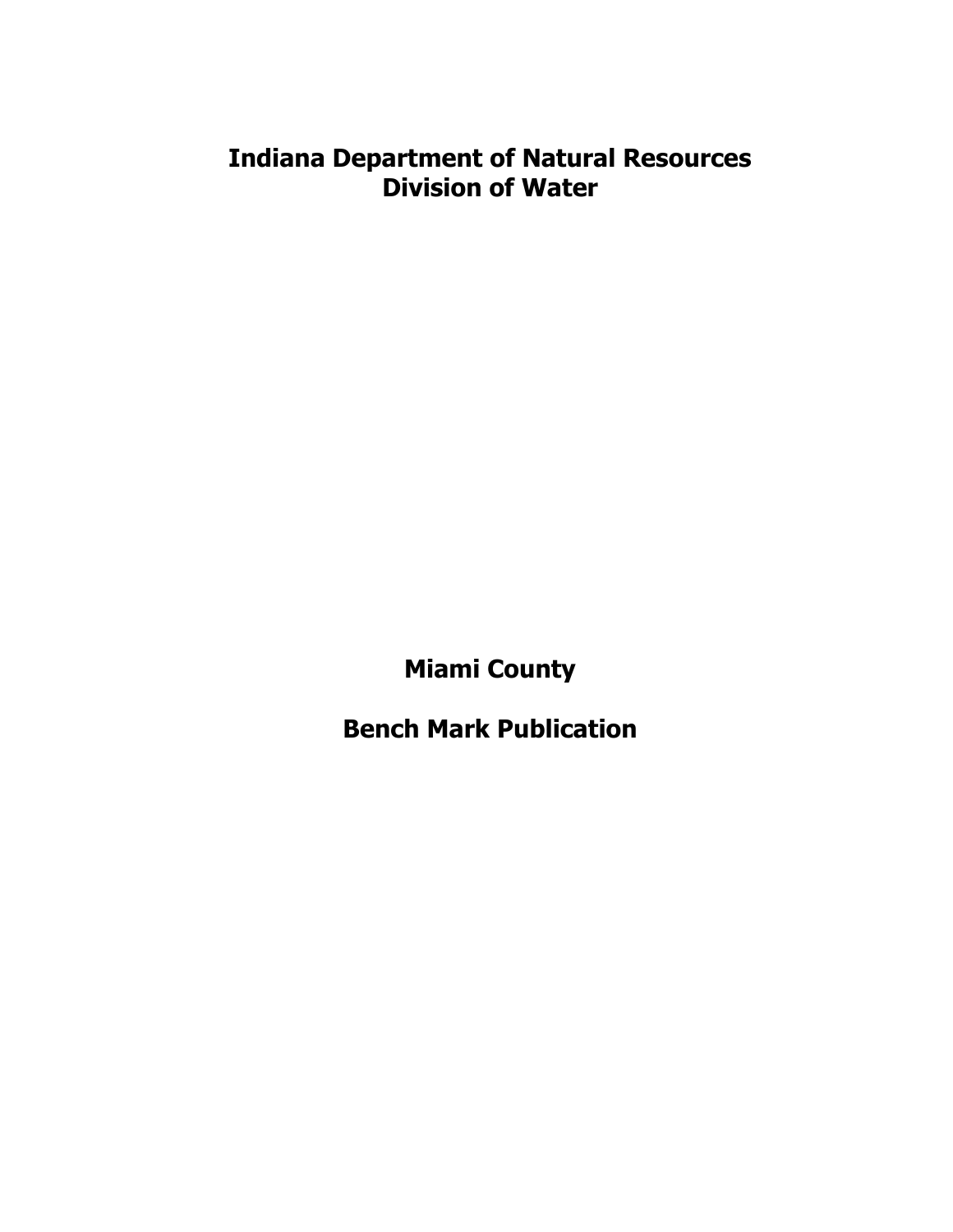# **MIAMI COUNTY**

Designation Y 27 State Indiana County Miami Nearest town Peru County Miami Distance and direction from nearest town At Peru Character of mark A bronze disk Stamping Y 27 1934 Character of mark a bronze disk Established by U.S.C. & G.S. Present condition is good  $(*)$ At Peru, at the Wabash railway Station, 93.5 feet west of the northwest corner of the Station, 181 feet east of the east end of the railroad overpass bridge over North Broadway Street, 25 feet south of the south rail of the eastbound track, 11.5 feet north of the north rail of a spur track, 12 feet south-southwest of a light pole, about 3 feet below the brick side walk, and about 2.5 feet below the surface of the ground. (\*) In filling to build an extension to the station the mark was to be covered but a manhole was built around the mark so that a rod can still be held on the mark.

652.945 feet N.G.V.D. 1929

Designation 246 (U.S.E.) State Indiana County Miami Nearest town Peru County Miami Distance and direction from nearest town At Peru Character of mark a bronze disk Established by U.S. Engineer Department At Peru, about 0.6 mile east along the Wabash Railway the Station, set in the southeast quarter of the crossing of Benton Street (State Highway 19), set in the concrete side walk, 37.5 feet northwest of the northwest corner of the house at 115 North Benton Street, 33 feet south of the South rail of the east bound track, 27 feet east of the center line of Benton Street, about level with the street 646.888 feet N.G.V.D. 1929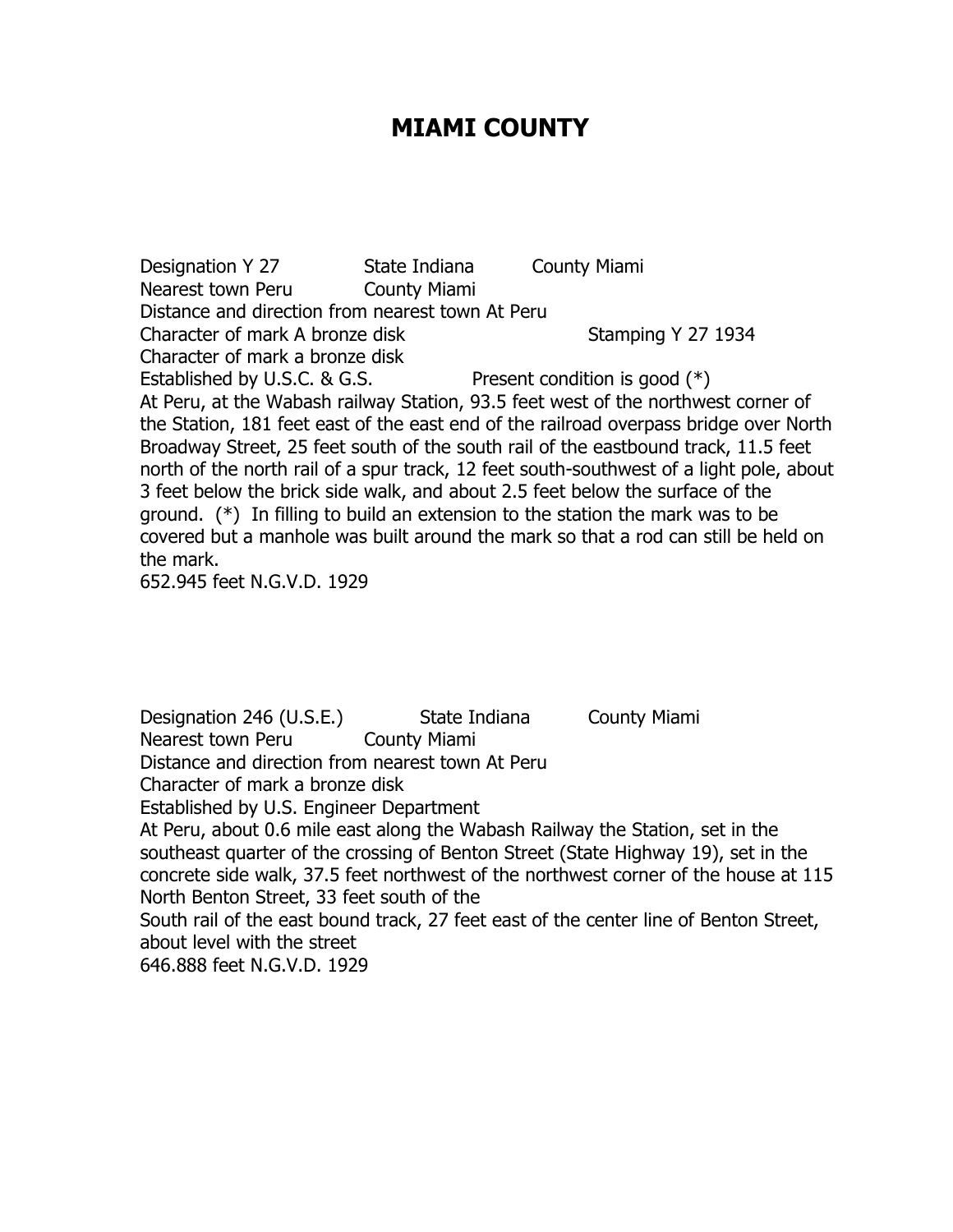Designation X 27 State Indiana County Miami Nearest town Peru County Miami Distance and direction from nearest town At Peru Character of mark a bronze disk Established by U.S.C.& G.S.

At Peru, about 0.6 mile east along the Wabash Railway from the Station, about 150 yards west of mile post 286, set in the southwest quarter of the crossing of Benton Street (State Highway 19), 78 feet west of the centerline of the Street, 36 feet south of the south rail of the east bound track, 44 feet northwest of a gasoline storage tank, 19 feet east of a telephone pole, and in line with the row of poles, about level with the track, and set in the top of a concrete post projecting 8 inches.

 (\*) Mark appears to be solid, but a large piece of concrete is chipped off the post. 649.188 feet N.G.V.D. 1929

Designation 647.8 (USGS) State Indiana County Miami Nearest town Peru County Miami Distance and direction from nearest town: At Peru

About 0.4 mile south along South Wayne Street from its intersection with Main Street, set at the south end of a six span arch bridge over the Wabash River, set in the top of the concrete curbing, 18 feet west of the centerline of Wayne Street. 647.817 feet N.G.V.D. 1929

Designation: 649.4 (USGS)

About 1.0 mile east along the Frances Slocum Trail from the south end of the Wayne street bridge over the Wabash River at Peru, at a steel bridge over a creek, set in the top of the west concrete retaining wall along the ditch, 37.5 feet south of the center line of the road, and about 2 feet below the road. 649.382 feet N.G.V.D. 1929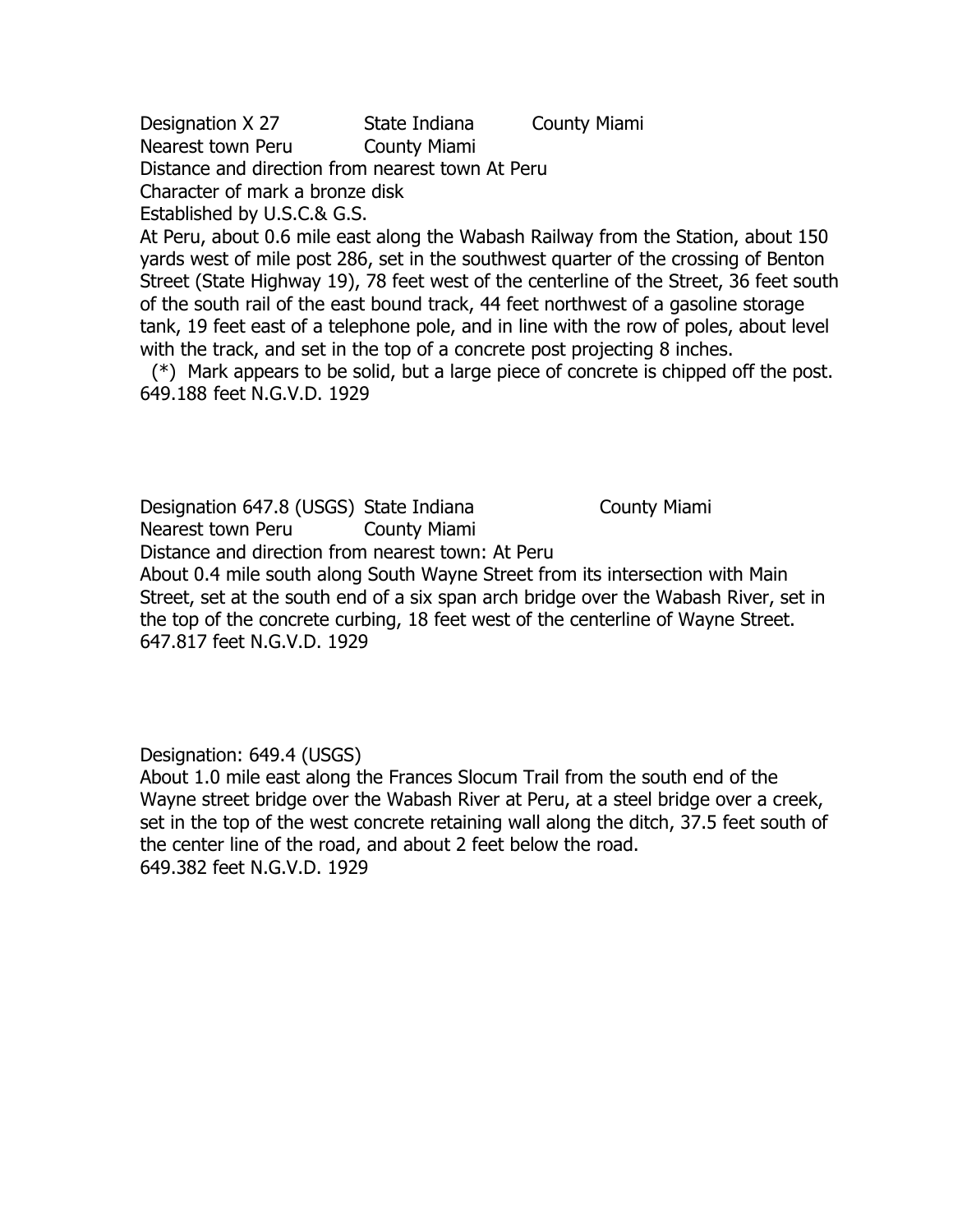Designation C 175 State Indiana County Miami Nearest town Peru County Miami Distance and direction from nearest town About 1.0 mile east Character of mark A bronze disk Stamping C 175 1946 Established by U.S.C. & G.S.

About 1.0 mile east along the Frances Slocum Trail from the south end of the Wayne street bridge over the Wabash River at Peru, at a steel bridge over a small creek, set in the top of the east concrete retaining wall along the creek, about 100 yards southeast and across the trail from a small white farmhouse, 24.5 feet south of the center line of the trail, and about 2 feet below the road. 649.303 feet N.G.V.D. 1929

Designation 59 M State Indiana County Miami Nearest town Peru County Miami Distance and direction from nearest town 1.8 miles southeast Character of mark a bronze disk Established by U.S.G.S. About 1.8 miles southeast along the Frances Slocum Trail from the south end of the Wayne Street bridge over the Wabash River in Peru, at a steel truss bridge over Mississinewa River, in the center of the top of the southwest stone wing of the bridge, about 1-foot lower than the bridge floor, 4.5 northeast of southwest face of wing wall.

655.835 feet N.G.V.D. 1929

Designation 655.8 (U.S.G.S.) State Indiana County Miami Nearest town Peru County Miami Distance and direction from nearest town about 1.8 miles southeast Character of mark A chiseled Square Stamping Established by U.S. Geological Survey About 1.8 miles southeast along the Frances Slocum Trail from the south end of the Wayne Street bridge over the Wabash River at Peru, at a steel bridge over the Mississinewa River, a chiseled square in the top of the northwest stone wing wall of the bridge 15 feet west of the center line of the trail, 1.5 feet below the bridge.

655.684 feet N.G.V.D. 1929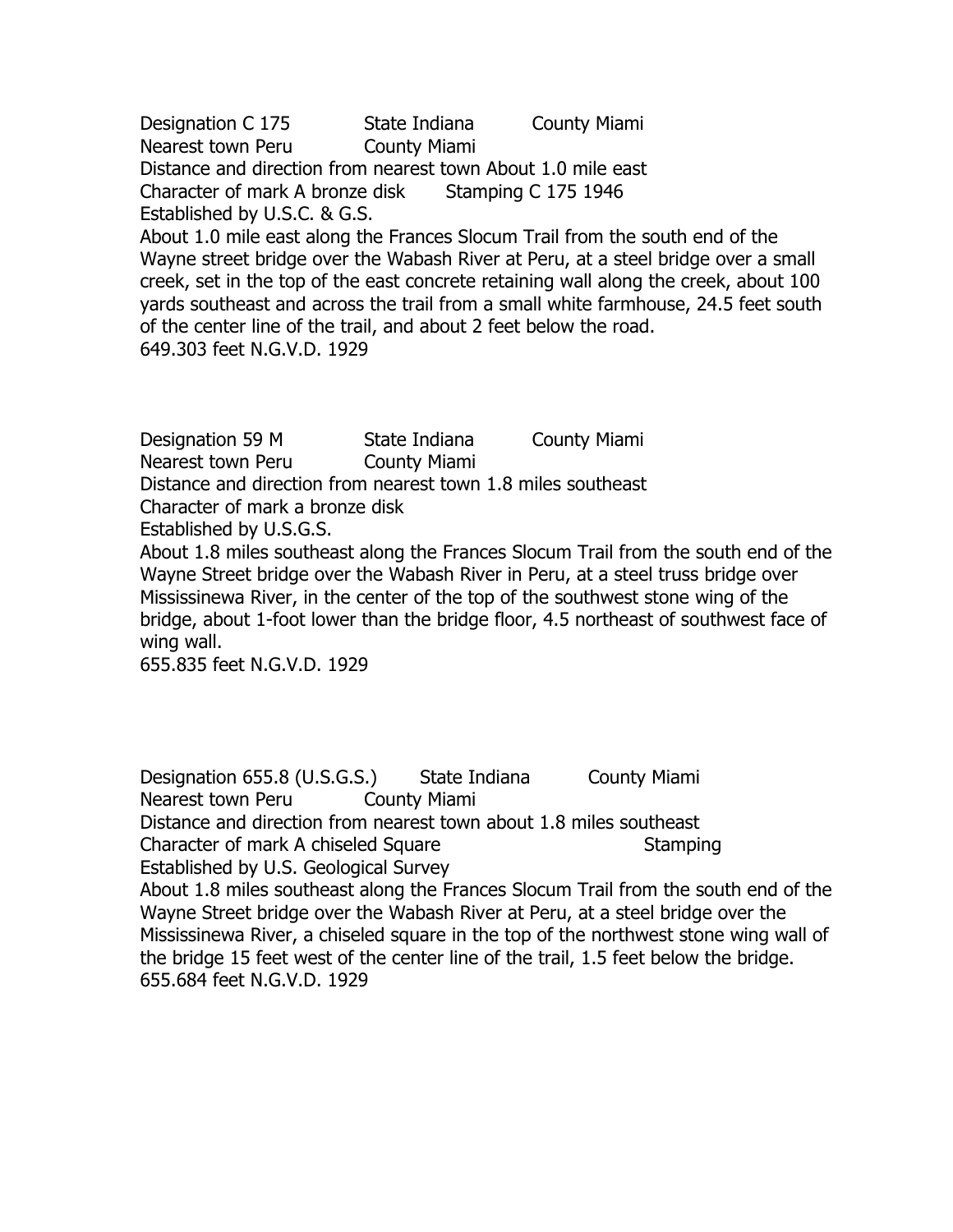Designation D 175 State Indiana County Miami Nearest town Peru County Miami Distance and direction from nearest town about 2.6 miles southeast Character of mark a bronze disk Stamping D 175 Reset 1961 Established by U.S.C. & G.S. About 2.6 miles southeast along the Frances Slocum Trail from the south end of the

Wayne Street Bridge over the Wabash River at Peru, set in the top of the south wing wall of a 10 foot arch bridge over a creek, 107 feet southeast of the center line of the junction of the entrance road to the Ringling Circus Farm, 15.5 feet southwest and about level with the center line of the trail.

655.514 feet N.G.V.D. 1929

664.690 feet N.G.V.D. 1929

Designation 664.7 (USGS) State Indiana County Miami Nearest town Peru County Miami Distance and direction from nearest town about 2.75 miles southeast Character of mark A chiseled square Stamping Established by U.S. Geological Survey About 2.75 miles southeast along the Frances Slocum Trail from the south end of the Wayne Street Bridge over the Wabash River at Peru, at the junction of a side road leading east, set in the top of the east end of the north concrete head wall of a 12 inch pipe culvert, 22 feet north of the center line of the side road, 20 feet east of the center line of the trail. 2 feet west of the southwest corner of a stone post with the name "WALLACE" in concrete on top, and about 1.5 foot above the trail.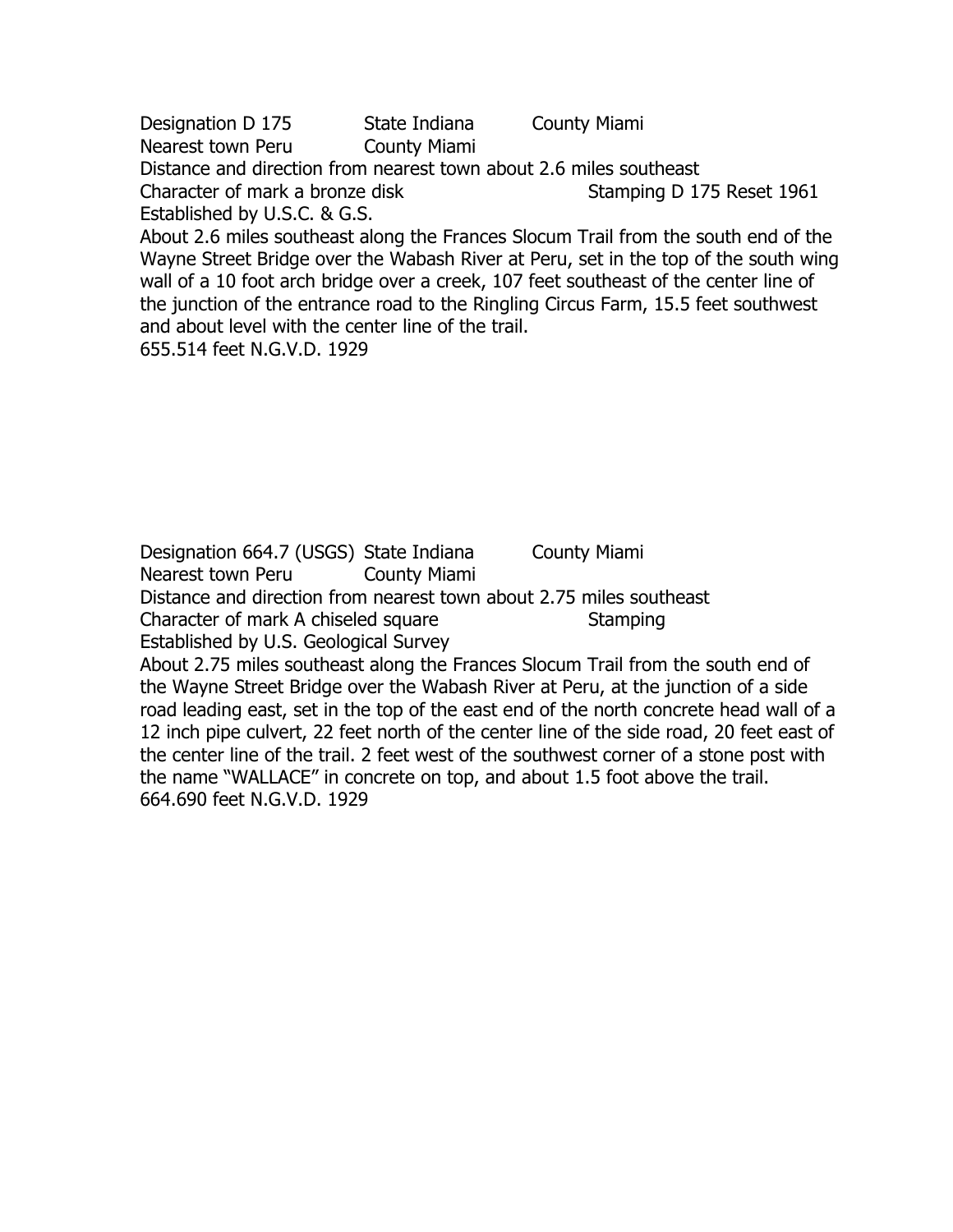Designation 678.5 (USGS) State Indiana County Miami Nearest town Peru County Miami Distance and direction from nearest town about 3.45 miles southeast Established by U.S. Geological Survey

About 3.45 miles southeast along the Frances Slocum Trail from the south end of the Wayne Street Bridge over the Wabash River at Peru, about 0.3 mile northwest of the Kate Porter two story brick house, at a field entrance gate, a chiseled square in the top of the concrete base of the southeast iron pipe gate post, 46 feet east of telephone pole No. 125, 18 feet northeast of the center line of the trail, about level with the trail, and 8 feet southeast of the center line of the field entrance. Note: Mark may be reached from the Bender's Store at Peoria by going about 2.9

miles northwest along the Frances Slocum Trail.

678.437 feet N.G.V.D. 1929

Designation 57M (USGS) State Indiana County Miami Nearest town Peoria County Miami Distance and direction from nearest town about 2.4 miles northwest Character of mark A U.S.G.S. Bronze disk Stamping 57M 687 1945

Established by U.S. Geological Survey

About 2.4 miles northwest along the France Slocum Trail from the Bender's Store at Peoria, at Mrs. Kate Porters farm, at a "T" fence corner post, 28 feet north of the center line of the trail, 5 feet southeast of a power pole, 1.8 feet southwest of the post, about 1.5 feet above the road.

686.898 feet N.G.V.D. 1929

Designation 673.4 (U.S.G.S.) State Indiana County Miami Nearest town Peoria **County Miami** Distance and direction from nearest town about 1.4 miles northwest Character of mark A chiseled square Stamping Established by U.S. Geological Survey About 1.4 miles northwest along the Frances Slocum Trail from the Benders Store at Peoria, at steel bridge over the Mississinewa River, 140 feet west of B.M. 58M, a chiseled square in the top of the northwest stone wing wall of the bridge, 14 feet north of the centerline of the trail, and about 1.5 feet below the bridge. 673.342 feet N.G.V.D. 1929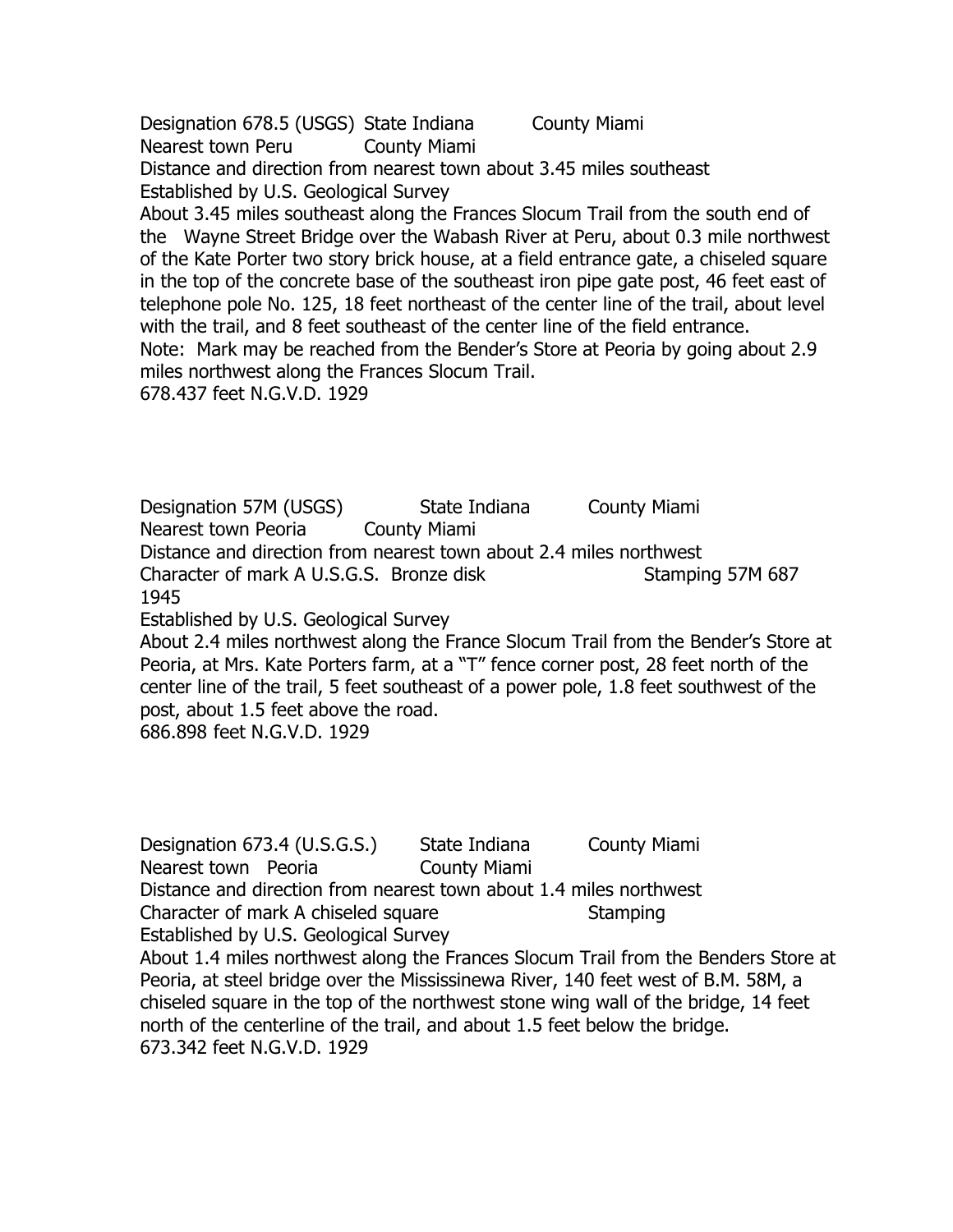Designation 58 M (USGS) State Indiana County Miami Nearest town Peoria County Miami Distance and direction from nearest town 1.4 miles northwest Character of mark A bronze disk Stamping 58 M 674 1945 Established by U.S.G.S. About 1.4 miles northwest along the Frances Slocum Trail from Bender's Store at Peoria, at a steel bridge over Mississinewa River, in the top of the south end of the center concrete pier of the bridge, 12 feet north and about 1 foot below the center

of the bridge.

673.942 feet N.G.V.D. 1929

Designation 722.1 (USGS) State Indiana County Miami Nearest town Peoria County Miami Distance and direction from nearest town about 0.5 miles northwest Character of mark A chiseled square Stamping Established by U.S. Geological Survey About 0.5 mile northwest along the Frances Slocum in the top of the north concrete head wall of a 20-inch pipe culvert, 12.5 feet north of and about level with the center line of the trail. 722.052 feet N.G.V.D. 1929 Note: Mark is in poor condition

Designation 742.9 (U.S.G.S.) State Indiana County Miami Neatest town Peoria County Miami Distance and direction from nearest town about 0.5 mile northwest Established by U.S. Geological Survey About 0.5 mile northwest along the Frances Slocum Trail in the top of the north concrete head wall of a 15 inch pipe culvert, 27 feet east of the center line of the gravel cross road, 9 feet north of and about 1 foot below the center line of the trail. 742.764 feet N.G.V.D. 1929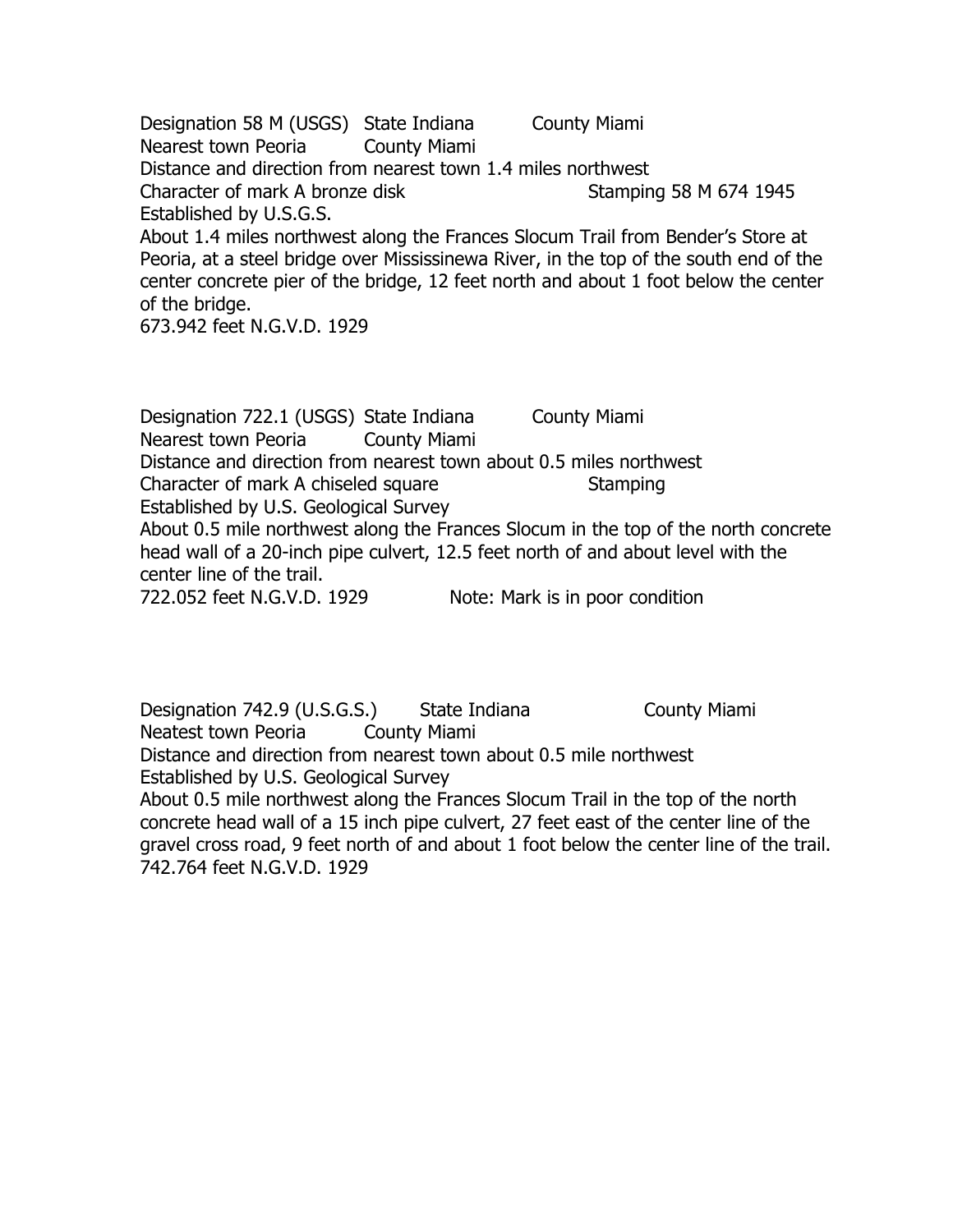Designation E 175 State Indiana County Miami Nearest town Peoria County Miami

Distance and direction from nearest town about 0.5 mile northwest Established by U.S.C. & G. S.

About 0.5 mile northwest along the Frances Slocum Trail from the Bender's Store at Peoria, at a gravel cross road, 34 feet south of the centerline of the trail, 29 feet west of the center line of the gravel cross road, 8 feet northwest of a fence corner post, 14 feet southeast of a fence corner post, 1-foot northeast of the fence line, about 1 foot above the intersection, and set in the top of a concrete projecting 6 inches.

742.344 feet N.G.V.D. 1929

Designated 56 M (USGS) State Indiana County Miami Nearest town Peoria County Miami Distance and direction from nearest town At Peoria Character of mark A bronze disk Stamping 680 56 M 1945 Established by U.S.G.S.

About 0.1 mile southeast of Bender's Store in Peoria, in the top of the northwest end of the northwest wingwall of a steel bridge over Mississinewa River, 164 feet northeast of the center of Frances Slocum Trail, 24 feet northwest of the center of the gravel road that crosses the bridge and about 1.5 feet above the level of the bridge floor.

680.058 feet N.G.V.D. 1929

Designation F 175 State Indiana County Miami Nearest town: Peoria **County Miami** Distance and direction from the nearest town about 0.85 mile southeast Character of mark A bronze disk Stamping F 175 1946 Established by U.S.C. & G.S. About 0.85 miles southeast along the Frances Slocum Trail from the Bender's Store at Peoria, about 0.2 mile northwest of the junction of a road leading south, about 1000 yards east of a white farmhouse, set in the center of the top of the south head wall of a 3-foot concrete arch culvert, 144 feet east of power pole No. 243, 11.5 feet south of the center line of the trail, and about 1.5 foot above the road level. 681.075 feet N.G.V.D. 1929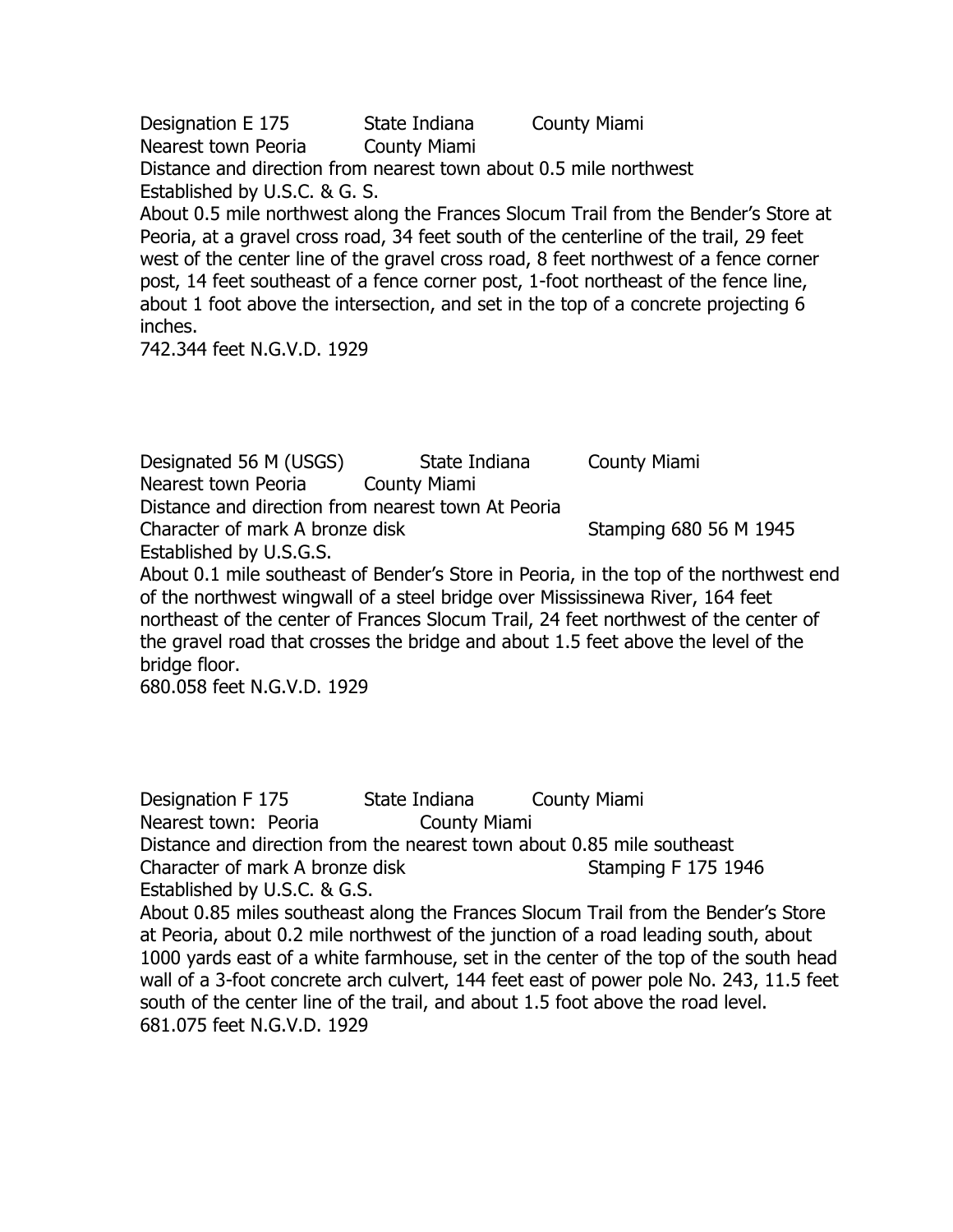Designation 693.3 (USGS) State Indiana County Miami Nearest town: Peoria **County Miami** Distance and direction from nearest town about 1.1 miles southeast Character of mark: A chiseled square Stamping Established by U.S. Geological Survey About 1.1 miles southeast along the Frances Slocum Trail south, 23 feet east of the center line of the gravel road leading south, 15 feet southwest of the Trail, 100 feet southwest and across the trail from Stone monument historical Marker, set in the northeast end of the concrete head wall of a 20 inch pipe culvert under the road south.

693.129 feet N.G.V.D. 1929

Designation 55 M (USGS) State Indiana County Miami Nearest town: Peoria **County: Miami** Distance and direction from nearest town about 1.5 miles southeast Character of mark A U.S.G.S. Disk Set by: US Geological Survey About 1.5 miles southeast along the Frances Slocum Trail from the Bender's Store at the Miami-Wabash County Line, 38 feet northwest of the County Line sign, 19 feet southwest of the trail, 10 feet northwest of the center line of the field entrance, 1 foot northeast of the fence line, about 1.5 feet above the ground, and set in the top of concrete post projecting 2 inches.

755.737 feet N.G.V.D. 1929

### **USC&GS BM B 175 RESET 1946**

In Miami County, Peru Quad., in grant 12, T. 27 N., R. 4 E., 2<sup>nd</sup> P. M.; at Peru; at the Wallace Street (Wayne Street) bridge over the Wabash River; set in top of the southwest concrete abutment of the bridge, 21 feet west of the centerline of the road, 7.0 feet south of the north end of the abutment, 3.5 feet below the top of the concrete guardrail of the bridge, 5.4 feet north of the south end of the abutment, 0.6 foot west of the west face of the concrete guardrail, 0.3 foot east of the west face of the abutment, 0.75 foot above the concrete bridge deck, about level with the top of the west concrete sidewalk; a U.S. Coast and Geodetic Survey Bench Mark tablet, stamped "B 175 RESET 1946".

**652.526 feet N.G.V.D. 1929 3**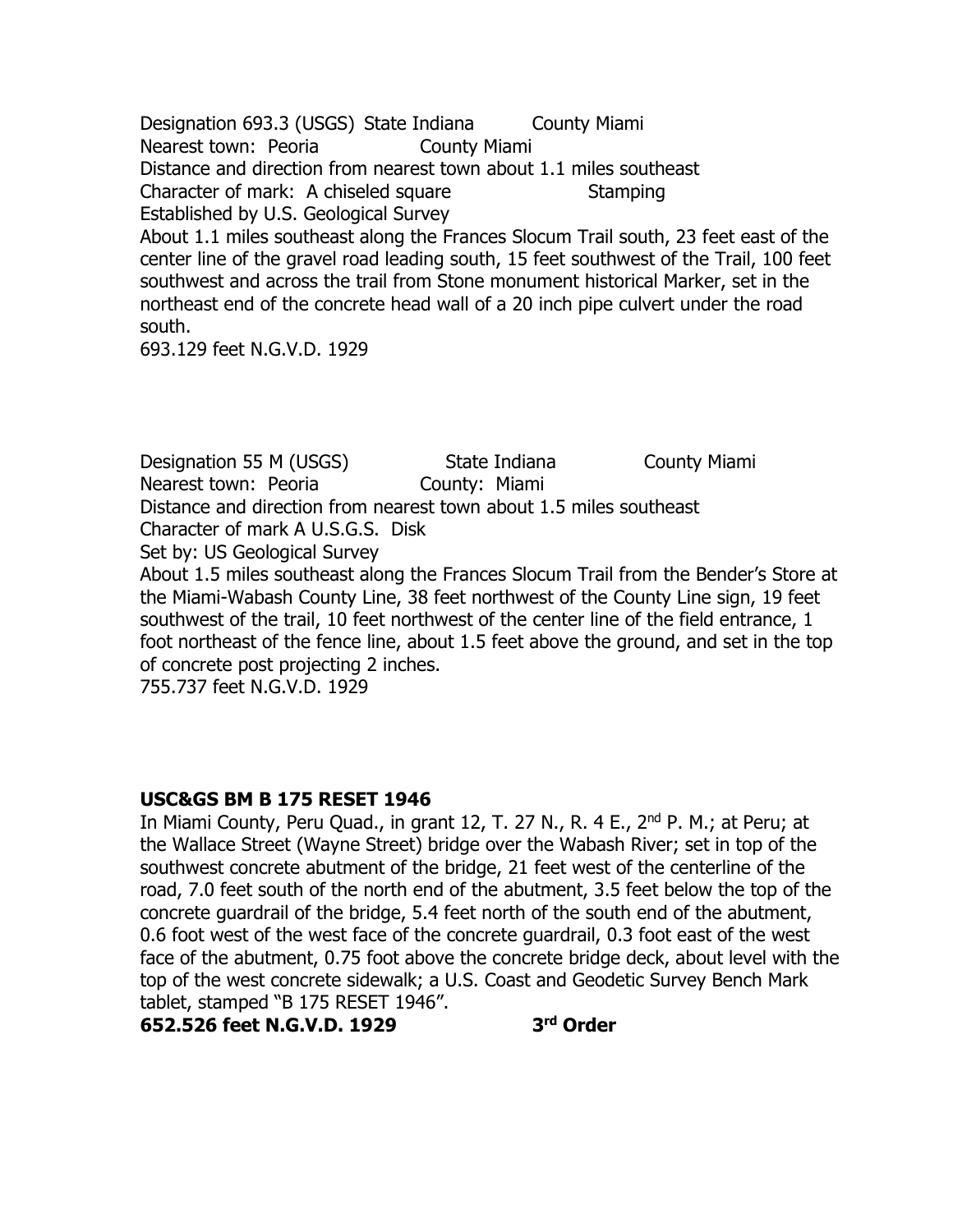# **SHCOI BM F 48 MIAMI**

In Miami County, Peru Quad., in grant 7, T. 27 N., R. 4 E.,  $2^{nd}$  P. M.; at Peru; at the Broadway Street (State Road 19) bridge over the Wabash River; set in the top of northwest concrete abutment of the bridge, 32.7 feet west of the centerline of the road, 10.7 feet north of the south end of the abutment, 1 foot south of the north end of the abutment, 0.55 foot east of the west face of the abutment, 0.6 foot west of the east face of the abutment, about 1 foot above the road; a State Highway Commission of Indiana Bench Mark tablet, stamped "F 48 MIAMI". **648.016 feet N.G.V.D. 1929 3 rd Order**

# **DNR TBM WABR 21, 2004**

In Miami County, Bunker Hill Quad., in the SE 1/4 of Section 28, T. 27 N., R. 4 E., 2<sup>nd</sup> P. M.; at Peru; in the SE ¼ of the intersection of Main Street (Old U. S. 24) and Holman Street, near the northwest corner of the Holman School; set in the northeast side of a wooden light pole, 90 feet east of the centerline of Holman Street, 22 feet south of the centerline of Main Street, 11 feet north of the centerline of a sidewalk, about 0.6 foot above the ground; a railroad spike driven through an aluminum tag, stamped "IDNR TBM WABR 21 2004". **647.453 feet N.G.V.D. 1929 3 rd Order**

# **IDOH BM F 56 MIA**

In Miami County, Bunker Hill Quad., in Grant 32, T. 26 N., R. 4 E., 2<sup>nd</sup> P. M.; at Peru; at the Business U. S. 31 bridge over the Wabash River; set in top of the northeast corner of the north concrete bridge approach, 12. 3 feet west of the northwest corner of a metal gage house, 15.8 feet east of the centerline of Business 31, 1.75 feet north of the north edge of the metal base of the north most metal support post for the metal guardrail, 1.3 feet southwest of the northeast corner of the approach, about level with the road; a Indiana Department of Highways bench mark tablet, stamped "F 56 MIA".

**650.780 feet N.G.V.D. 1929 3**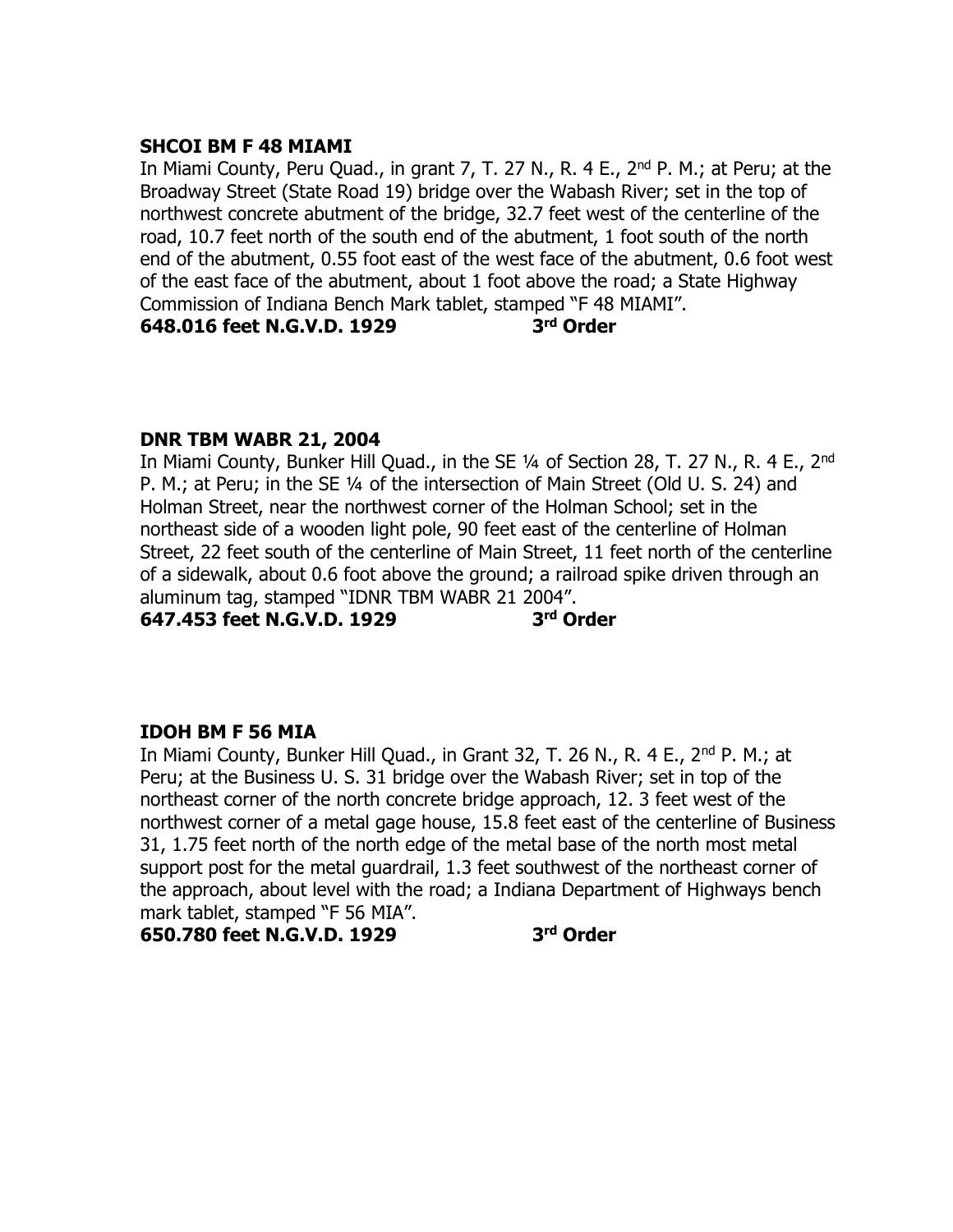#### **DNR TBM WABR 20, 2004**

In Miami County, Bunker Hill Ouad., in NE 1/4 of Section 31, T. 27 N., R. 4 E., 2<sup>nd</sup> P.M.; about 0.5 mile west of Peru; about 0.95 mile northeast along Old U. S. 24 from its intersection with Business U. S. 31 in Peru; set in the northeast side of power pole # 25, 42 feet south of the centerline of Old U. S. 24, 54.6 feet east of the center of a round concrete drop inlet with a steel grate, 36.8 feet east of the west end of a chain link fence, 1.5 feet north of the chain link fence, about 0.5 foot above the ground; a railroad spike driven through an aluminum tag, stamped "IDNR TBM WABR 20 2004".

**640.197 feet N.G.V.D. 1929 3**

**rd Order**

### **DNR TBM WABR 19, 2004**

In Miami County, Onward Quad., in Grant 31, T. 26 N., R. 4 E., 2<sup>nd</sup> P. M.; about 4 miles west of Peru; at the U. S. 31 bridge over the Wabash River; set on top of the southeast concrete abutment of the north bound U. S. 31 bridge, 24.5 feet east of the centerline of the north bound lanes of U. S. 31, 10.8 feet south of the north face of the abutment, 8.7 feet south of the expansion joint, 2.7 feet north of the south face of the abutment, 0.6 feet east of the east face of the east concrete guardrail, 0.55 foot west of the west face of the abutment, about level with U. S. 31; a cut triangle.

**642.177 feet N.G.V.D. 1929 3**

**rd Order**

### **SHCOI BM F 16 MIAMI**

In Miami County, Sweetser Quad., in the SW 1/4 of Sec. 17, T. 25 N., R. 6 E., 2<sup>nd</sup> PM.; about 2.0 miles north of Converse; at the State Road 513 (1050 East Road) bridge over Pipe Creek; set in the top of the west end of the north concrete bridge seat, 17.6 feet west of the centerline of the road, 3.7 feet below the top of west concrete wheel guard of the bridge, about 3.0 feet below the centerline of the road, 2.7 feet southwest of the center of the top of southeast most wood post of the northwest wood wingwall of the bridge, 1.0 foot south of the north face of the bridge seat, 0.5 foot west of the west face of the concrete wheel guard and the concrete bridge deck, 0.4 foot east of the west face of the bridge seat, level with the bottom of the concrete wheel guard and the concrete bridge deck; a State Highway Commission of Indiana Survey B.M. tablet, stamped "F 16 MIAMI".

**792.866 feet N.G.V.D. 1929 Third Order**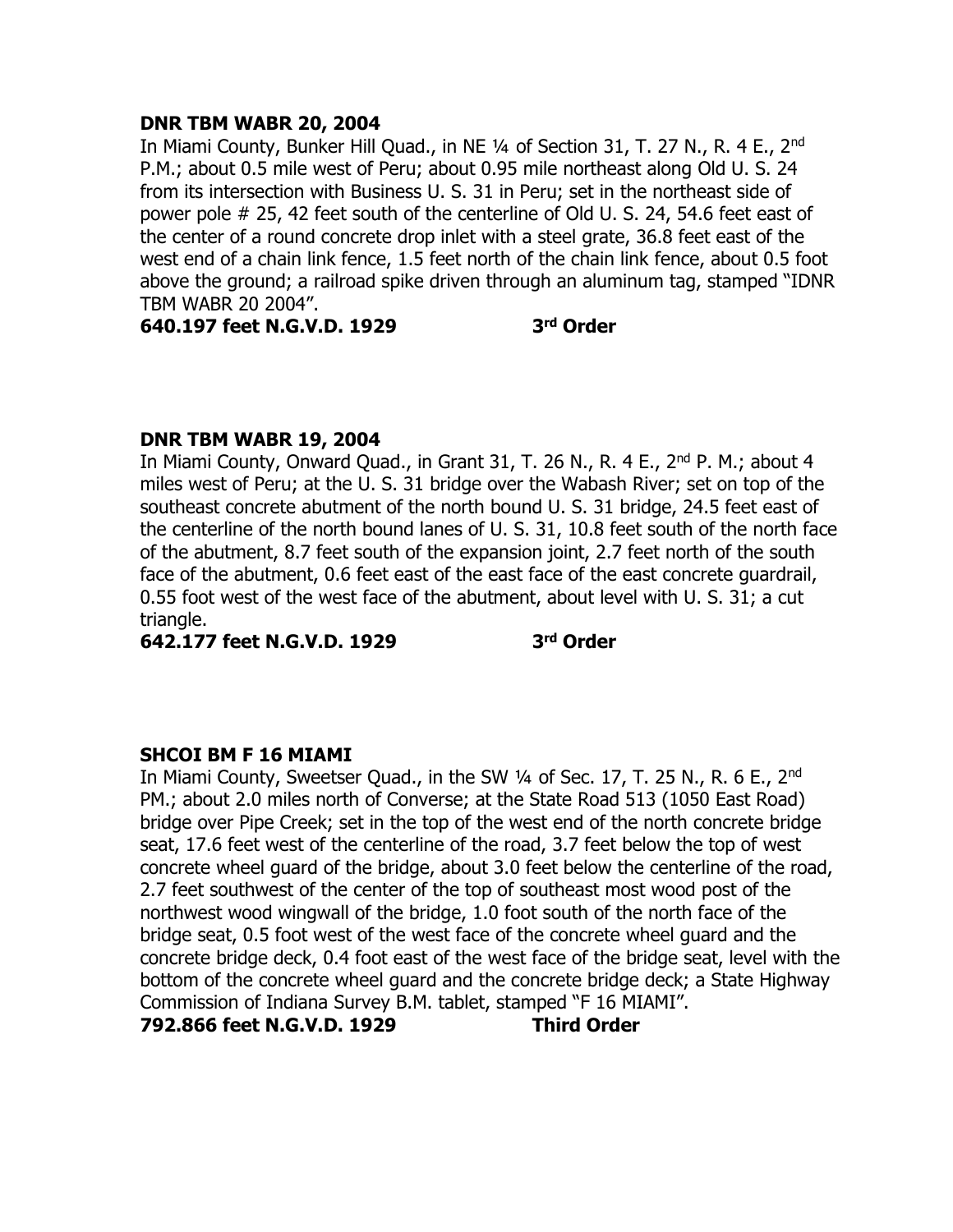# **SHCOI BM F 18 MIAMI**

In Miami County, Onward Quad., in the SE 1/4 of Sec. 24, T. 26 N., R. 3 E., 2<sup>nd</sup> PM.: about 0.5 mile northeast of the Grissom Air Force Base; at the U.S. 31 south bound bridge over Pipe Creek; set in the top of the southwest concrete abutment of the south bound bridge, 23.5 feet west of the centerline of the road, 10.6 feet north of the south end of the abutment, 7.0 feet south of the north end of the abutment, 1.2 feet southeast of a metal fence end post, 0.7 foot above the concrete bridge deck, 0.6 foot west of the east face of the abutment and west face of the concrete wheel guard and support for the west aluminum guardrail of the bridge, 0.6 foot east of the west face of the abutment; a State Highway Commission of Indiana Survey B.M. tablet, stamped "F 18 MIAMI".

**739.081 feet N.G.V.D. 1929 Third Order**

# **SHCOI BM F 21 MIAMI**

In Miami County, Bunker Hill Quad., in the NW 1/4 of Sec. 35, T. 26 N., R. 4 E., 2<sup>nd</sup> PM.; about 1.0 mile northeast of Loree; at the State Road 218 bridge over Pipe Creek; set in the top of the northwest concrete abutment of the bridge, 15.6 feet north of the centerline of the road, 5.0 feet east of the west end of the abutment, 1.1 feet west of the east end of the abutment, 0.8 foot above the concrete bridge deck, 0.65 foot north of the south face of the abutment, 0.35 foot south of the north face of the abutment; a State Highway Commission of Indiana Survey B.M. tablet, stamped "F 21 MIAMI".

**767.444 feet N.G.V.D. 1929 Third Order**

# **SHCOI BM F 25 MIAMI**

In Miami County, Bunker Hill Quad., in the NE 1/4 of Sec. 34, T. 26 N., R. 4 E., 2<sup>nd</sup> PM.; about 2.0 miles east of Bunker Hill; at the Strawtown Pike bridge over Pipe Creek; set in the top of the southwest concrete abutment of the bridge, 17.3 feet west of the centerline of the road, 5.8 feet south of the north end of the abutment, 5.0 feet north of the south end of the abutment, 1.75 feet west of the west metal guardrail of the bridge, 0.7 foot west of the east face of the abutment, 0.3 foot east of the west face of the abutment, about level with the top of the concrete bridge deck; a State Highway Commission of Indiana Survey B.M. tablet, stamped "F 25 MIAMI".

**768.115 feet N.G.V.D. 1929 Third Order**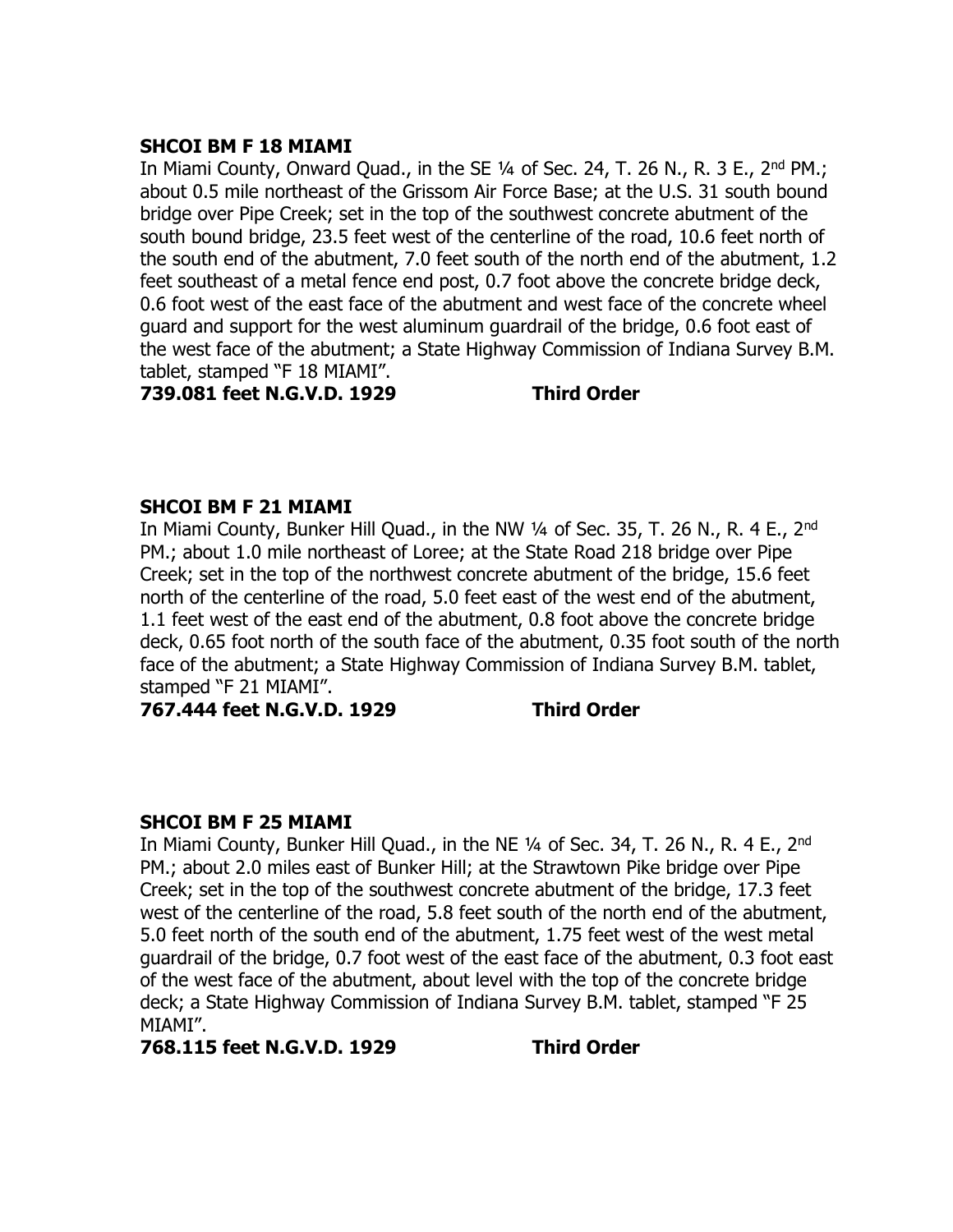# **SHCOI BM F 34 MIAMI**

In Miami County, Bunker Hill Quad., in the NE  $\frac{1}{4}$  of Sec. 1, T. 25 N., R. 4 E., 2<sup>nd</sup> PM.; about 1.0 mile north of McGrawsville; at the 300 East Road bridge over Pipe Creek; set in the top of the southwest concrete abutment of the bridge, 15.3 feet west of the centerline of the road, 5.3 feet north of the south end of the abutment, 1.75 feet west of the west metal guardrail of the bridge, 1.2 feet south of the north end of the abutment and the expansion joint of the bridge, 0.5 foot west of the east face of the abutment, 0.5 foot east of the west face of the abutment, about 0.2 foot below the top of the asphalt road, about level with the top of the concrete bridge deck; a State Highway Commission of Indiana Survey B.M. tablet, stamped "F 34 MIAMI".

**775.304 feet N.G.V.D. 1929 Third Order**

# **SHCOI BM F 58 MIA**

In Miami County, Onward Quad., in the SE  $\frac{1}{4}$  of Sec. 14, T. 26 N., R. 3 E., 2<sup>nd</sup> PM.; about 2.3 miles east of Onward; at the 400 West Road bridge over Pipe Creek; set in the top of the southwest concrete abutment of the bridge, 14.4 feet west of the centerline of the road, 5.8 feet north of the south end of the abutment, 3.6 feet south of the north end of the abutment, 0.6 foot west of the west face of the west concrete guardrail of the bridge, 0.5 foot east of the west face of the abutment, level with the top of the concrete bridge deck; a State Highway Commission of Indiana Survey B.M. tablet, stamped "F 58 MIA".

**721.136 feet N.G.V.D. 1929 Third Order**

# **IDOH BM F 59 MIA**

In Miami County, Peoria Quad., in the NE  $\frac{1}{4}$  of Sec. 3, T. 25 N., R. 5 E., 2<sup>nd</sup> PM.; about 2.5 miles east of Santa Fe; at the 700 East Road bridge over Pipe Creek; set in the top of the southwest concrete abutment of the bridge, 14.7 feet west of the centerline of the road, 5.5 feet north of the south end of the abutment, 5.0 feet south of the north end of the abutment, 1.2 feet north of the south end of the concrete guardrail, 0.7 foot west of the west face of the west concrete guardrail of the bridge, 0.55 foot east of the west face of the abutment, level with the top of the concrete bridge deck; a Indiana Department of Highways Survey bench mark tablet, stamped "F 59 MIA".

**786.944 feet N.G.V.D. 1929 Third Order**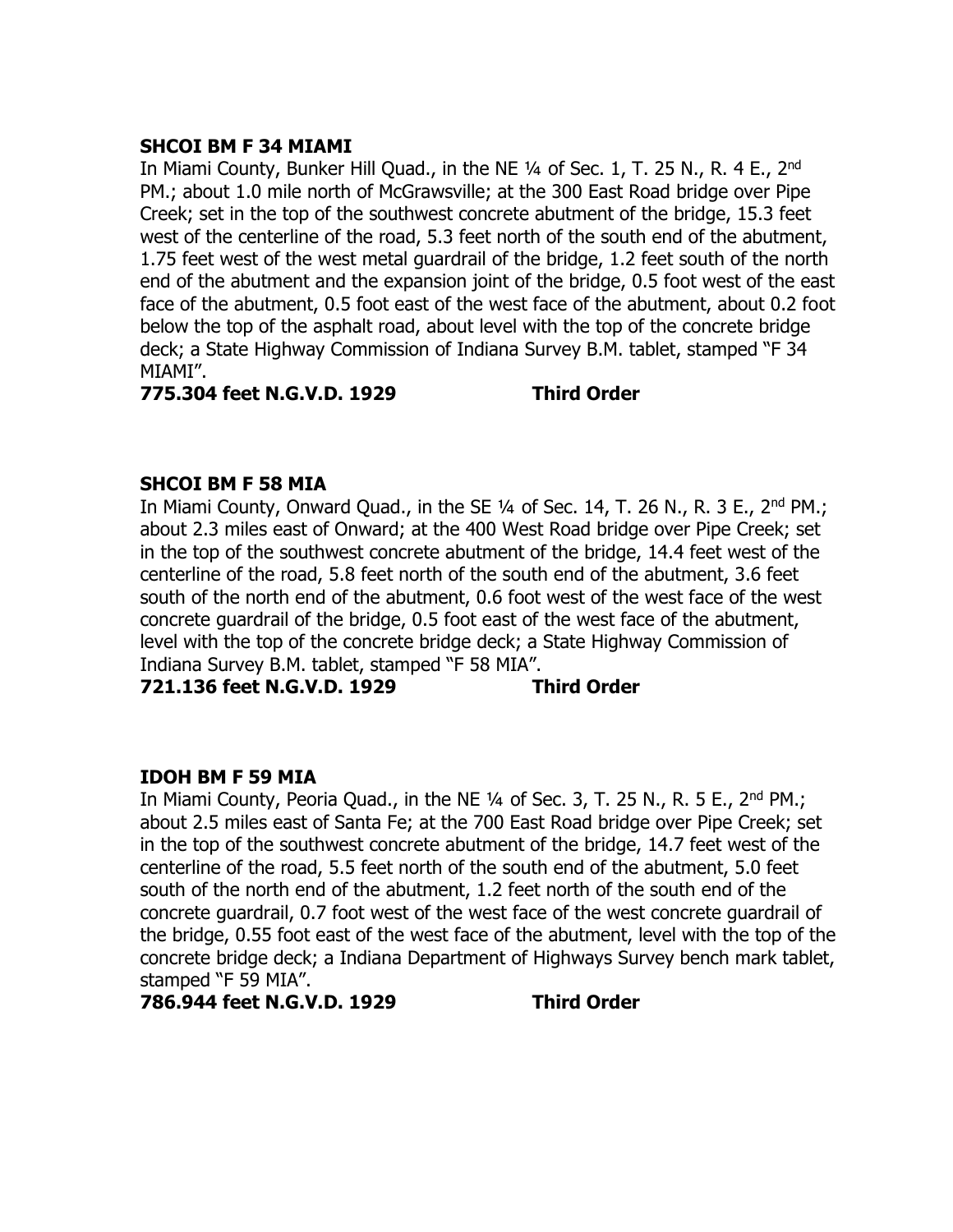## **IDOH BM F 60 MIA**

In Miami County, Amboy Quad., in the NW  $\frac{1}{4}$  of Sec. 32, T. 25 N., R. 6 E., 2<sup>nd</sup> PM.; at Converse; at the State Road 18 bridge over Little Pipe Creek; set in the top of the west end of the north concrete guardrail of the bridge, 24.3 feet north of the centerline of the road, 20.7 feet west of the expansion joint of the guardrail and bridge deck at the northwest concrete wingwall of the bridge, 2.7 feet above the top of the concrete bridge deck, 0.8 foot north of the metal guardrail, 0.55 foot east of the west face of the abutment, 0.5 foot east of the west end of the concrete guardrail of the bridge, 0.35 foot north of the south face of the concrete guardrail; a Indiana Department of Highways Survey bench mark tablet, stamped "F 60 MIA". **822.382 feet N.G.V.D. 1929 Third Order**

# **IDOT BM F 65 MIA**

In Miami County, Sweetser Quad., in the SE  $\frac{1}{4}$  of Sec. 17, T. 25 N., R. 6 E., 2<sup>nd</sup> PM.; about 1.5 miles north of Converse; at the 1100 South Road bridge over Pipe Creek; set in the top of the northwest corner of the concrete bridge deck, 21.7 feet east of the east end of the asphalt road and the west end of the concrete bridge deck, 11.4 feet north of the centerline of the road, 1.2 feet east of a cut expansion joint in the concrete bridge deck, 0.9 foot south of the north face of the concrete bridge deck, 0.6 foot south of the north metal guardrail of the bridge; a Indiana Department of Transportation bench mark tablet, stamped "F 65 MIA".

**800.494 feet N.G.V.D. 1929 Third Order**

# **IDOT BM F 67**

In Miami County, Amboy Quad., in the NW  $\frac{1}{4}$  of Sec. 18, T. 25 N., R. 5 E., 2<sup>nd</sup> PM.; about 1.8 miles northeast of Amboy; at the 950 East Road bridge over Pipe Creek; set in the top of the southwest corner of the concrete bridge deck, 25.7 feet north of the north end of the asphalt road and the south end of the concrete bridge deck, 11.0 feet west of the centerline of the road, 1.5 feet north of a cut expansion joint in the concrete bridge deck, 1.3 feet east of the west face of the concrete bridge deck; a Indiana Department of Transportation bench mark tablet, stamped "F 67". **794.116 feet N.G.V.D. 1929 Third Order**

Note: disk looks like it has been hit by a snowplow.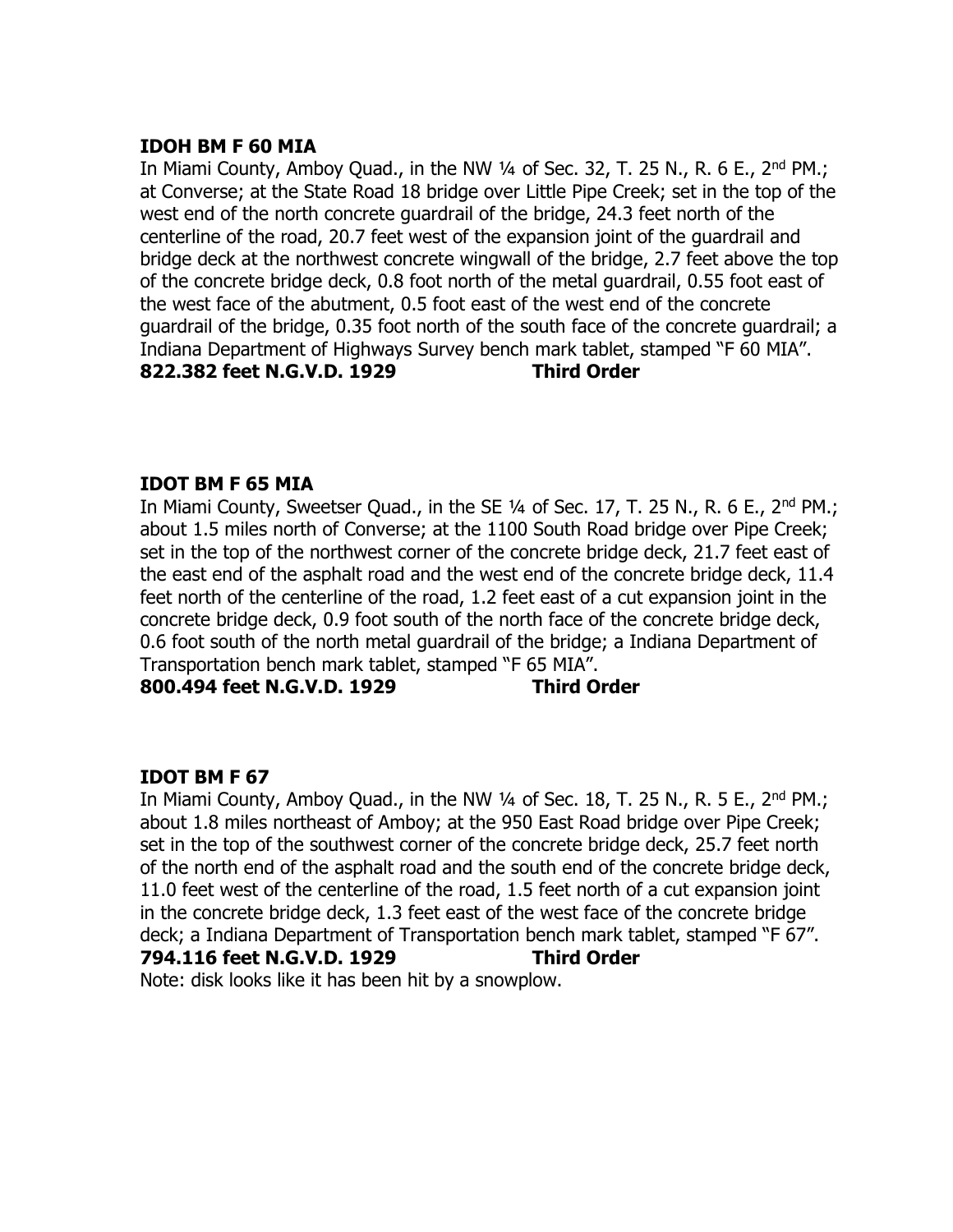# **IDOT BM F 68 MIA**

In Miami County, Bunker Hill Quad., in the SE 1/4 of Sec. 29, T. 26 N., R. 4 E., 2<sup>nd</sup> PM.; about 0.2 mile north-northeast of Bunker Hill; at the 125 West Road bridge over Pipe Creek; set in the top of the southwest corner of the concrete bridge deck, 12.2 feet west of the centerline of the road, 1.1 feet south of the north face of the concrete bridge seat, 1.0 foot north of a expansion joint, 1.0 foot east of the west face of the concrete bridge deck, 0.7 foot east of the west metal guardrail of the bridge; a Indiana Department of Transportation bench mark tablet, stamped "F 68 MIA".

**759.176 feet N.G.V.D. 1929 Third Order**

# **USC&GS BM G 192 RESET 1973**

In Miami County, Peoria Quad., in the NE  $\frac{1}{4}$  of Sec. 5, T. 25 N., R. 5 E., 2<sup>nd</sup> P. M.; about 0.1 mile south of Santa Fe; at the State Road 19 bridge over Pipe Creek; set in top of the northeast concrete abutment of the bridge, 23.7 feet east of the centerline of the road, 4.75 feet north of the south end of the abutment, 2.7 feet south of the north end of the abutment, 2.3 feet northeast of the northeast corner of the concrete bridge deck, 1.3 feet east of the aluminum guardrail, 0.5 foot east of the west face of the concrete abutment, 0.5 foot west of the east face of the concrete abutment, about 0.2 foot below the top of the concrete bridge deck; a U.S. Coast and Geodetic Survey Bench Mark tablet, stamped "G 192 RESET 1973". **781.19 feet N.G.V.D. 1929 3 rd Order CORPS CON elevation**

### **COE US ARMY BM not stamped**

In Miami County, Peoria Quad., in the SE  $1/4$  of Sec. 11, T. 25 N., R. 5 E., 2<sup>nd</sup> P.M.; about 3.0 miles southeast of Santa Fe; at the 800 East Road bridge over Pipe Creek; set in the top of the northwest concrete curb of the bridge, 13.4 feet northwest of the centerline of the road, 4.6 feet southwest of the northeast end of the curb, 0.8 foot above the top of the concrete bridge deck, 0.7 foot east of the northeast end of the northwest aluminum guardrail of the bridge, 0.45 foot southeast of the southeast face of the northwest concrete guardrail of the bridge, 0.45 foot northeast of the southwest end of the concrete curb; a Corps of Engineers US Army Survey mark, not stamped.

**795.776 feet N.G.V.D. 1929 3**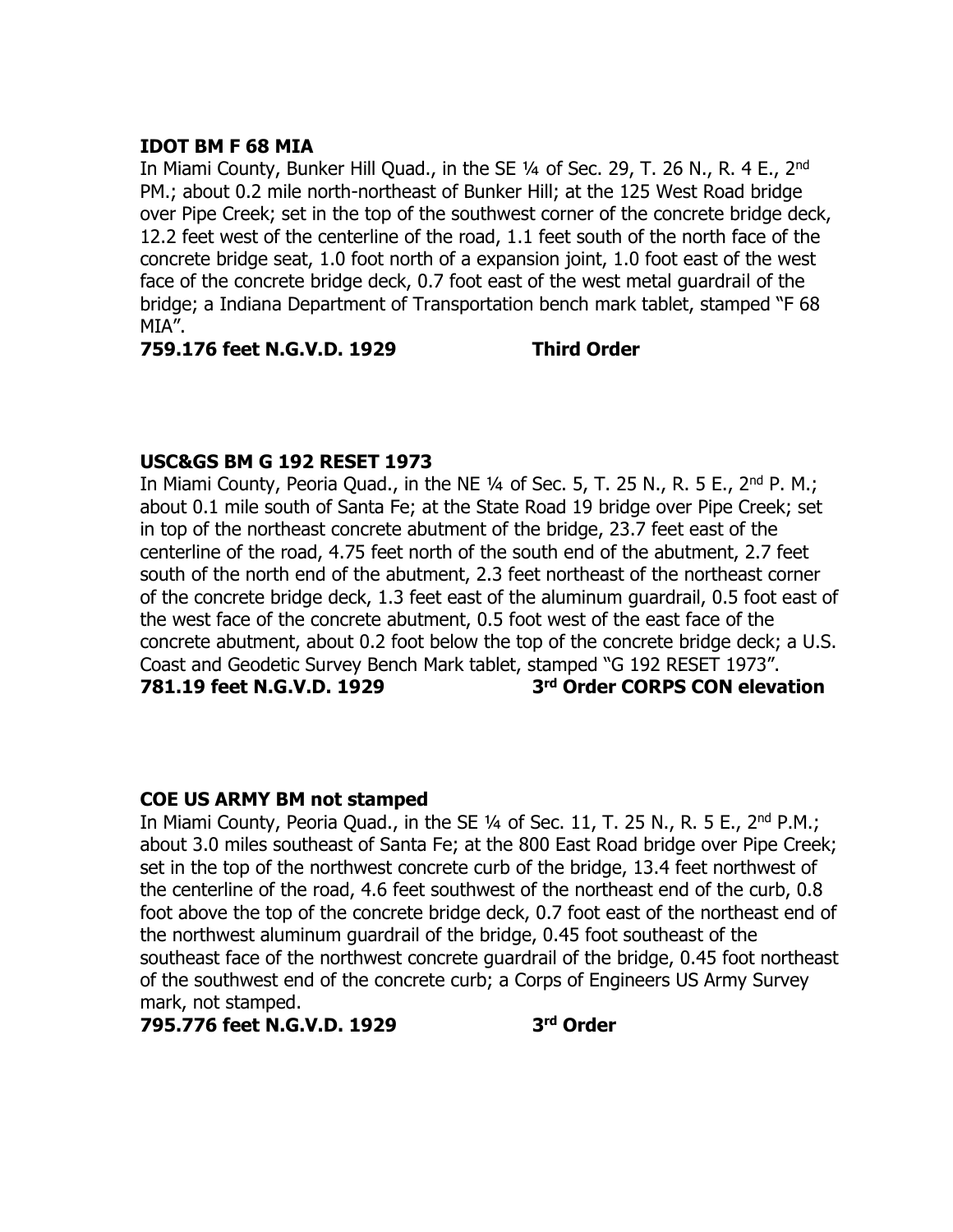# **DNR TBM MIAMICO 1, 2004**

In Miami County, Onward Quad., in the NW  $\frac{1}{4}$  of Sec. 24, T. 26 N., R. 3 E., 2<sup>nd</sup> PM.; about 2.8 miles east of Onward; at the 500 South Road bridge over Pipe Creek; set in the top of the southeast concrete abutment of the bridge, 14.0 feet south of the centerline of the road, 6.4 feet west of the east end of the abutment, 1.4 feet south of the metal guardrail of the bridge, 0.6 foot east of the west end of the abutment and a expansion joint of the bridge, 0.6 foot north of the south face of the abutment, level with the top of the concrete bridge deck; a cut triangle. **727.447 feet N.G.V.D. 1929 3 rd Order**

# **DNR TBM MIAMICO 2, 2004**

In Miami County, Bunker Hill Quad., in a Grant in T. 26 N., R. 4 E., 2<sup>nd</sup> PM.; about 0.5 mile northwest of Bunker Hill; at the 200 West Road bridge over Pipe Creek; set in the top of the northwest concrete abutment of the bridge, 16.3 feet west of the centerline of the road, 8.0 feet south of the north end of the abutment, 1.3 feet west of the aluminum guardrail of the bridge, 1.0 foot north of the south end of the abutment and the expansion joint of the bridge, 0.5 foot east of the west face of the concrete abutment, level with the top of the concrete bridge deck; a cut triangle. **756.551 feet N.G.V.D. 1929 3 rd Order**

# **DNR TBM MIAMICO 3, 2004**

In Miami County, Bunker Hill Quad., in the SW 1/4 of Sec. 29, T. 26 N., R. 4 E., 2<sup>nd</sup> PM.; about 0.5 mile north of Bunker Hill; at the abandoned railroad bridge over Pipe Creek; set in the top of the southeast concrete wingwall of the bridge, 11.7 feet northwest of the southeast end of the wingwall, 6.0 feet east of the centerline of the bridge, 4.0 feet above the concrete bridge seat, 1.0 foot south of the north face of the wingwall and the south face of the concrete bridge seat, 0.6 foot north of the south face of the wingwall, 0.6 foot east of the west face of the wingwall, about level with the top of the wood tie bridge deck; a cut triangle.

**782.285 feet N.G.V.D. 1929 3**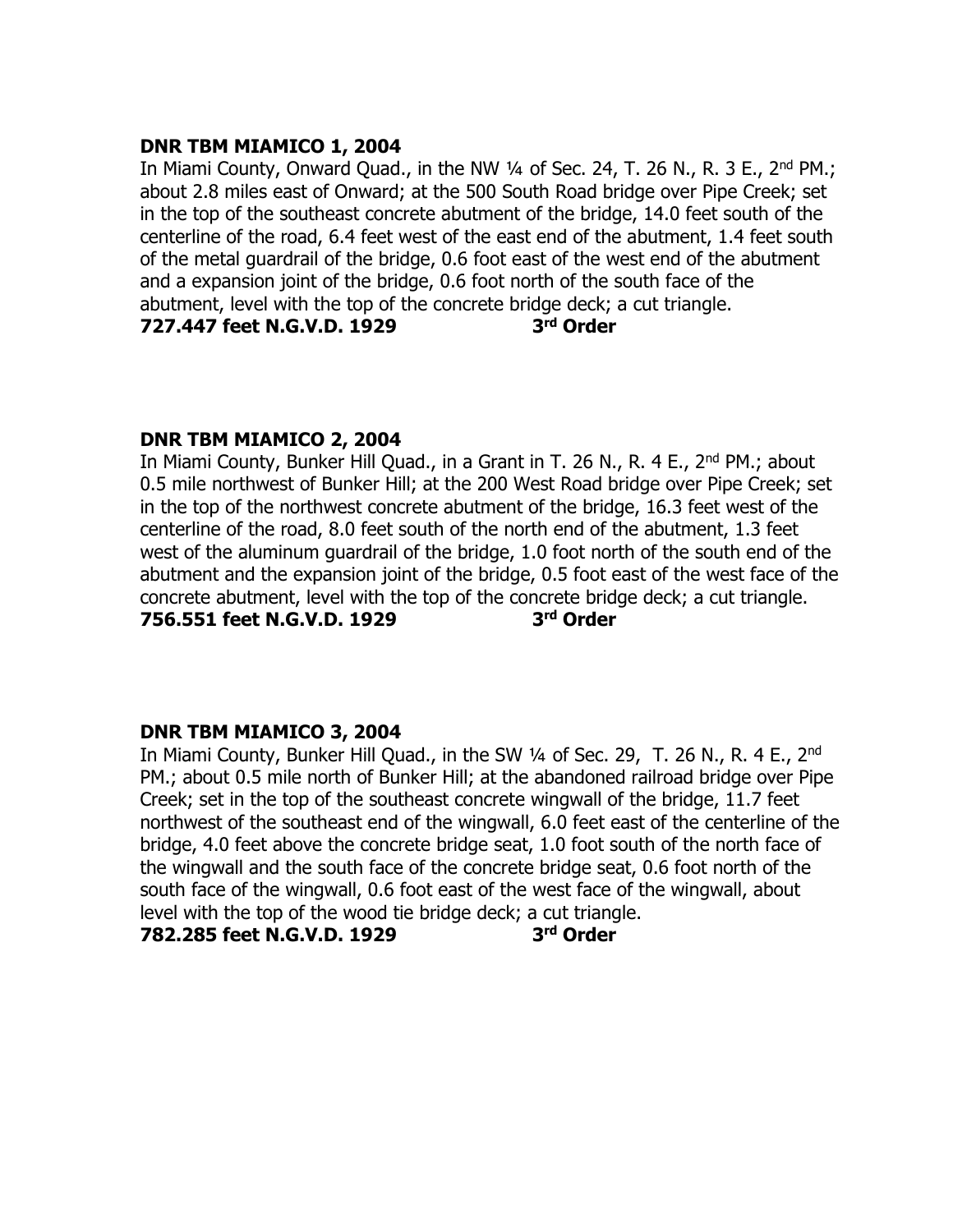## **DNR TBM MIAMICO 4, 2004**

In Miami County, Sweetser Quad., in the SW 1/4 of Sec. 17, T. 25 N., R. 6 E., 2<sup>nd</sup> PM.; about 2.0 miles north of Converse; at the State Road 513 (1050 East Road) bridge over Pipe Creek; set in the top of the south end of the west concrete wheel guard, at the southwest corner of the wheel guard, 16.8 feet west of the centerline of the road, 0.8 foot west of the east face of the wheel guard, about 0.5 foot above the centerline of the road, 0.4 foot west of the west metal guardrail of the bridge; a cut line forming a triangle.

**796.466 feet N.G.V.D. 1929 3**

**rd Order**

# **DNR TBM MIAMICO 5, 2004**

In Miami County, Amboy Quad., in the NW  $\frac{1}{4}$  of Sec. 20, T. 25 N., R. 6 E., 2<sup>nd</sup> PM.; about 2.0 miles east of Amboy; at the 1100 South Road bridge over Pipe Creek; set in the top of the northwest end of the southeast concrete wingwall of the bridge, 11.0 feet south of the centerline of the road, 4.4 feet northwest of the southeast end of the wingwall, 1.25 feet south of the south face of the concrete bridge deck, 0.9 foot southeast of the northwest end of the wingwall, 0.75 foot south of the south face of a metal "I" beam support post for the south metal guardrail of the bridge, 0.45 foot southwest of the northeast end of the wingwall, 0.45 foot northeast of the southwest end of the wingwall, about 0.1 foot below the top of the concrete bridge deck; a cut triangle.

**798.826 feet N.G.V.D. 1929 3**

**rd Order**

### **DNR TBM MIAMICO 6, 2004**

In Miami County, Amboy Quad., in the NW  $\frac{1}{4}$  of Sec. 29, T. 25 N., R. 6 E., 2<sup>nd</sup> PM.; about 0.5 mile north of Converse; at the 1200 South Road bridge over Pipe Creek; set in the top of the southwest concrete wingwall, 16.0 feet south of the centerline of the road, 4.7 feet southwest of the northeast corner of the wingwall, 0.55 foot northeast of the southwest end of the wingwall, 0.5 foot southeast of the northwest face of the wingwall, 0.5 foot northwest of the southeast face of the wingwall, about 0.2 foot below the centerline of the asphalt road, level with the top of the concrete bridge deck; a cut triangle.

**806.492 feet N.G.V.D. 1929 3**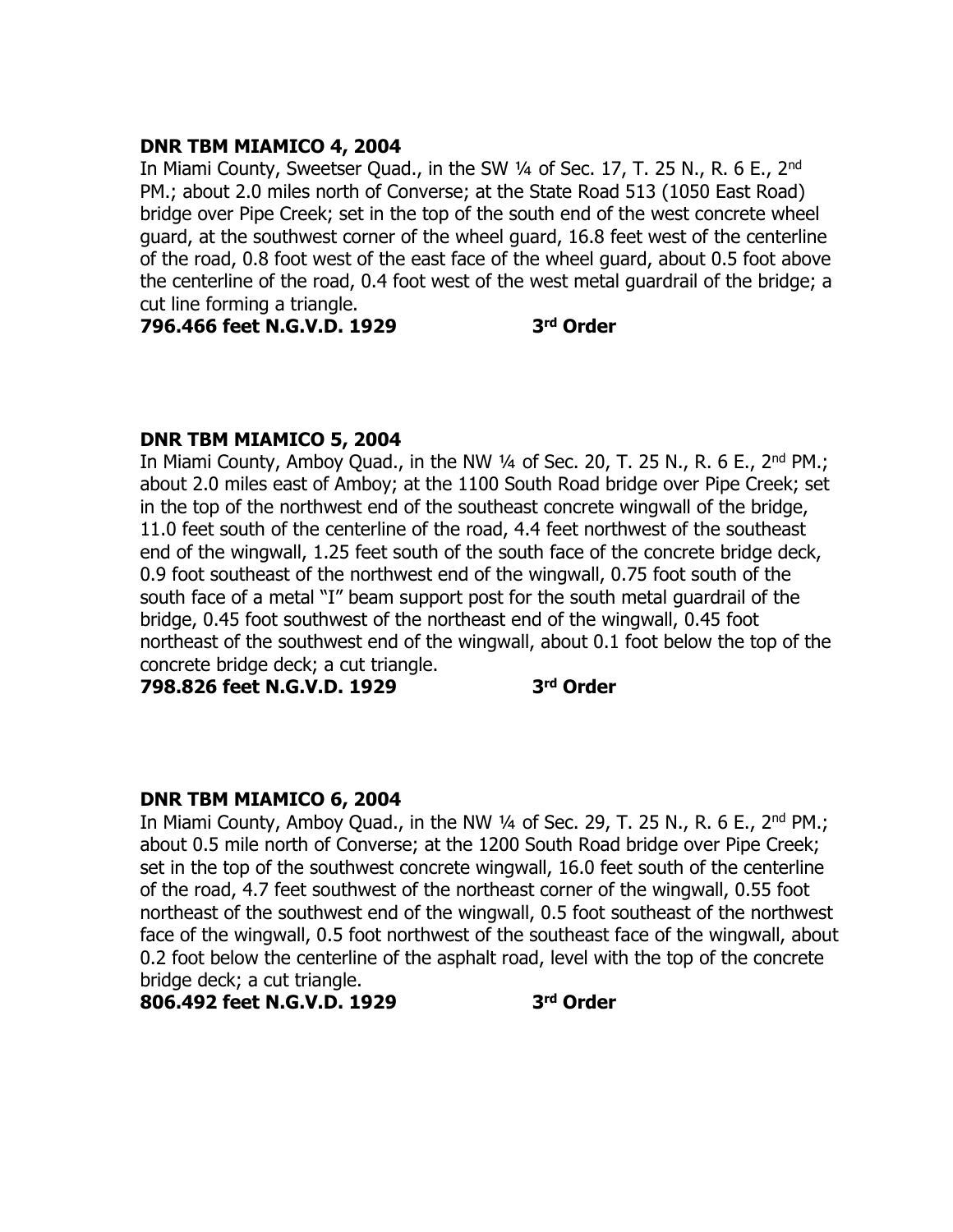# **DNR TBM MIAMICO 7, 2004**

In Miami County, Amboy Quad., in the SW 1/4 of Sec. 29, T. 25 N., R. 6 E., 2<sup>nd</sup> PM.; at Converse; at the single track railroad bridge over Little Pipe Creek; set in the top of the northeast corner of the north end of the west concrete bridge seat, 5.0 feet north of the north rail of the tracks, 3.7 feet below the tracks, 1.7 feet east of the east face of the wood railroad tie retaining wall, 0.1 foot south of the north face of the bridge seat, 0.1 foot west of the east face of the bridge seat; a cut line forming a triangle.

**819.193 feet N.G.V.D. 1929 3**

**rd Order**

# **DNR TBM MIAMICO 8, 2004**

In Miami County, Amboy Quad., in the SW  $\frac{1}{4}$  of Sec. 29, T. 25 N., R. 6 E., 2<sup>nd</sup> PM.; at Converse; at the Water Street bridge over Little Pipe Creek; set in the top of the east end of the north concrete guardrail of the bridge, 13.0 feet north of the centerline of the road, 3.5 feet above the northeast concrete wingwall of the bridge, 2.2 feet west of the east end of the guard rail, about 2.0 feet above the centerline of the road, 0.7 foot south of the north face of the guard rail, 0.55 foot north of the south face of the guardrail; a cut triangle.

**820.294 feet N.G.V.D. 1929 3**

**rd Order**

# **DNR TBM MIAMICO 9, 2004**

In Miami County, Sweetser Quad., in the NE 1/4 of Sec. 32, T. 25 N., R. 6 E., 2<sup>nd</sup> PM.; at Converse; at the State Road 513 (Jefferson Street) bridge over Little Pipe Creek; set in the top of the southeast end of the north concrete bridge seat, 18.7 feet east of the centerline of the road, 2.7 feet below the top of the east concrete wheel guard of the bridge, 1.4 feet northeast of the southwest face of the bridge seat, 0.9 foot east of the east face of the concrete wheel guard and the concrete bridge deck, 0.6 foot southwest of the northeast face of the bridge seat, 0.5 foot northwest of the southeast end of the bridge seat; a cut triangle.

**818.567 feet N.G.V.D. 1929 3**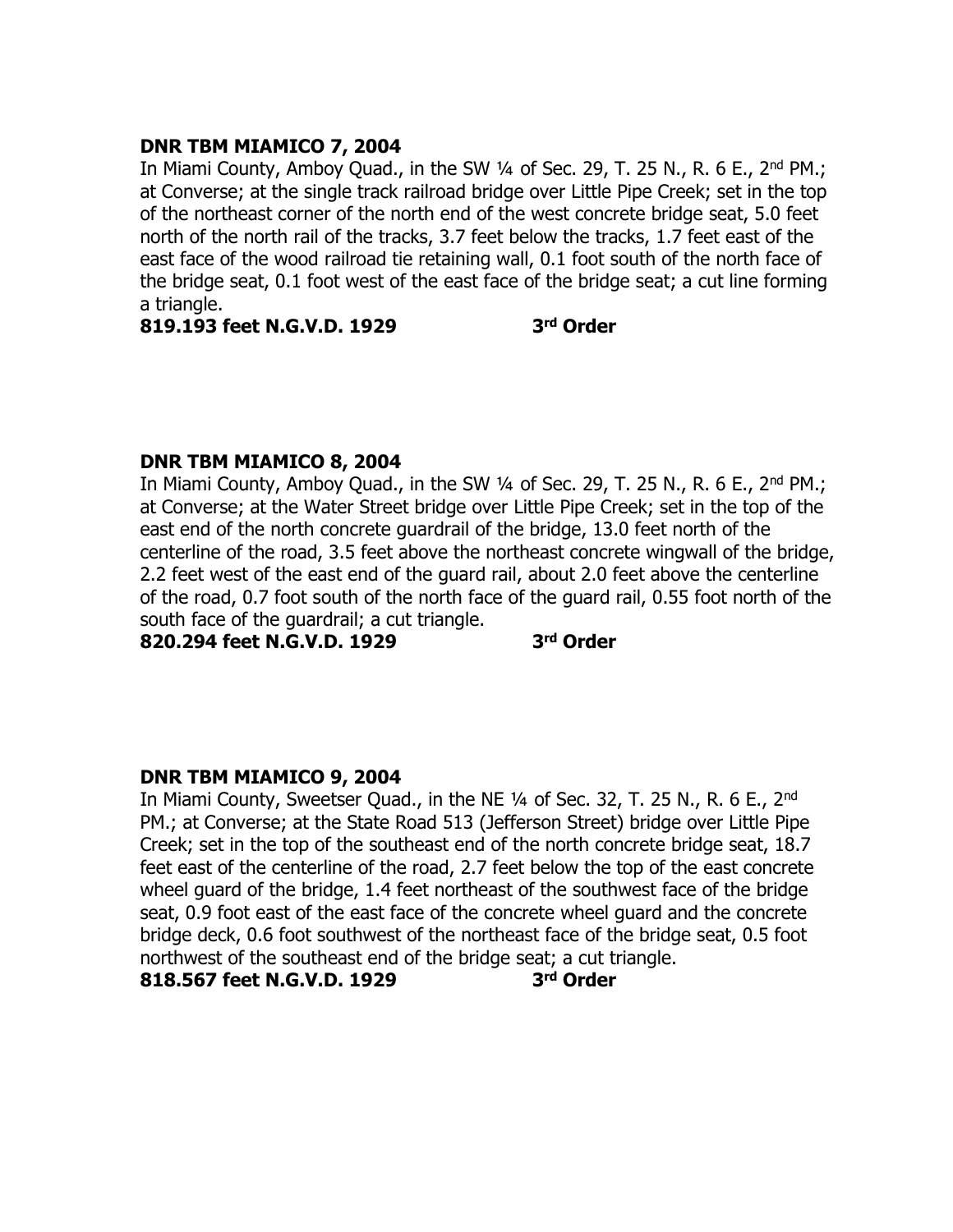## **DNR TBM MIAMICO 10, 2004**

In Miami County, Sweetser Quad., in the SE  $\frac{1}{4}$  of Sec. 32, T. 25 N., R. 6 E., 2<sup>nd</sup> PM.; about 0.6 mile south of Converse; at the 1400 North Road (Miami/Howard County Line Road) bridge over Little Pipe Creek; set in the top of the northwest concrete wingwall, 15.0 feet north of the centerline of the road, 10.0 feet northwest of the southeast end of the wingwall, 8.9 feet northwest of the northwest corner of the concrete bridge deck, 1.3 feet southwest of the northeast face of the wingwall, 1.25 feet northeast of the southwest face of the wingwall, 1.2 feet southeast of the northwest face of the wingwall, about 0.2 foot below the centerline of the asphalt road, level with the top of the concrete bridge deck; a cut triangle.

**825.315 feet N.G.V.D. 1929 3**

**rd Order**

# **DNR TBM MIAMICO11, 2004**

In Howard County, Sweetser Quad., in the SW 1/4 of Sec. 5, T. 24 N., R. 6 E., 2<sup>nd</sup> PM.; about 1.4 miles south of Converse; at the State Road 513 twin pipe culverts over Little Pipe Creek; set in the east side of power pole # 025/794 with a guy wire to the north, 30.5 feet north of the top of the center of the west end of the north most pipe culvert, 29.0 feet west of the centerline of the road,11.2 feet west of the west metal guard rail along the road, 11.0 feet west-northwest of the west most metal "NO PASSING ZONE" sign post, about 3.0 feet below the level of the road, 0.6 foot above the ground; a railroad spike driven through a aluminum tag, stamped "IDNR TBM MIAMICO 11 2004".

**826.737 feet N.G.V.D. 1929 3**

**rd Order**

# **DNR TBM MIAMICO 12, 2004**

In Miami County, Amboy Quad., in the SW  $\frac{1}{4}$  of Sec. 29, T. 25 N., R. 6 E., 2<sup>nd</sup> PM.; at Converse; about 0.5 mile south along 100 East Road from its "T" intersection with 1200 South Road to its intersection with a single track railroad; set in the west side of power pole # 236/649, 68.0 feet north of the north rail of the tracks and the centerline of the road, 25.2 feet north of a metal fence post, 13.6 feet east of the centerline of the road, 0.7 foot above the ground, about level with the centerline of the road; a railroad spike driven through a aluminum tag, stamped "IDNR TBM MIAMICO 12 2004".

**823.791 feet N.G.V.D. 1929 3**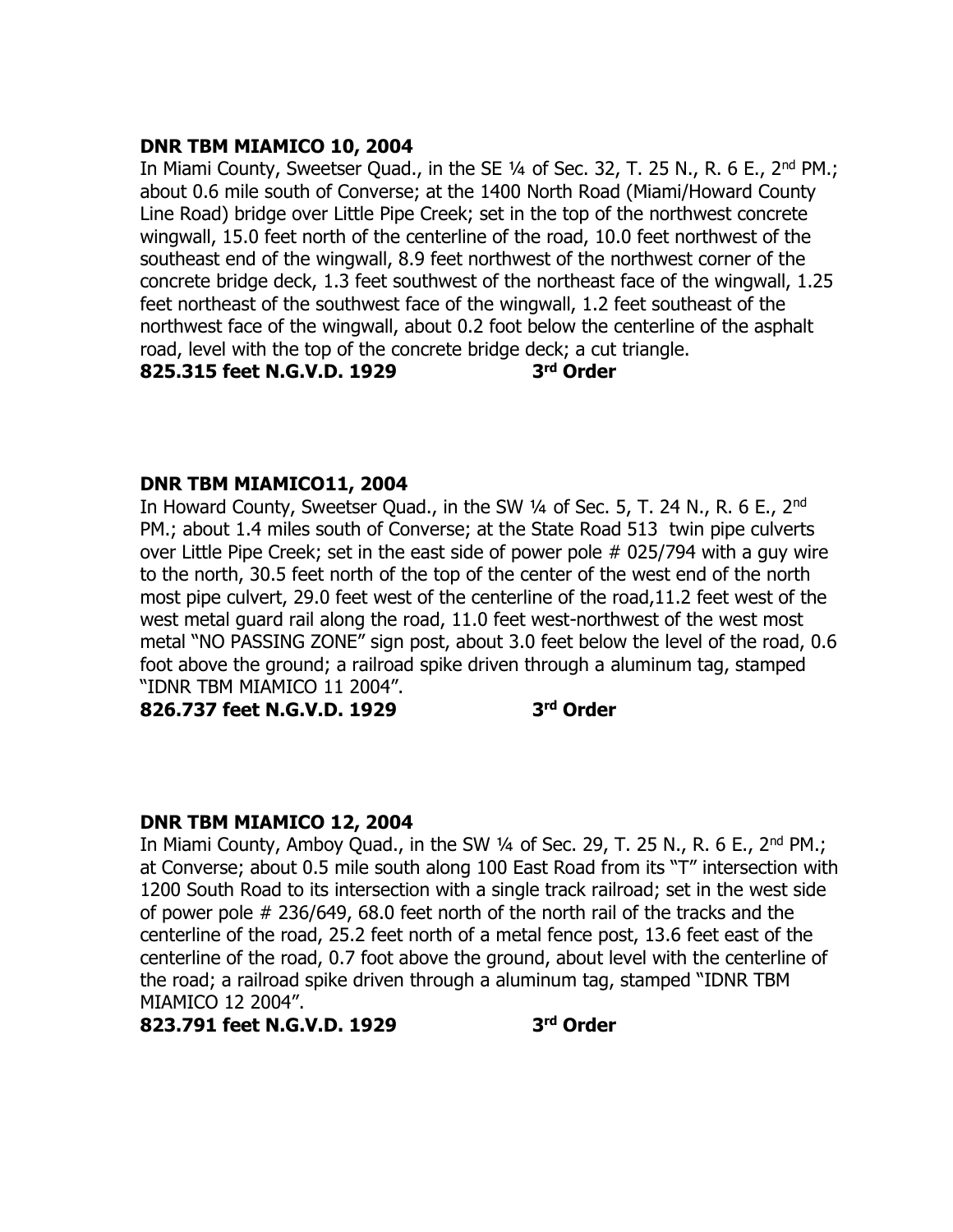# **DNR TBM MIAMICO 13, 2004**

In Miami County, Sweetser Quad., in the NW 1/4 of Sec. 34, T. 25 N., R. 6 E., 2<sup>nd</sup> PM.; about 0.6 mile east of Converse; about 0.1 mile north along 900 West Road from its intersection with 165 North Road to a power pole # GR 23/202 with a transformer; set in the northwest side of the power pole, about 300 feet north of the intersection of 900 West Road and the abandoned railroad, 44.0 feet south of the gravel drive to the east leading to a radio tower, 16.0 feet east of the centerline of the road, 15.6 feet south of a metal telephone pedestal, 0.9 foot above the ground, about 0.2 foot below the centerline of the road; a railroad spike driven through a aluminum tag, stamped "IDNR TBM MIAMICO 13 2004". **828.793 feet N.G.V.D. 1929 3 rd Order**

### **DNR TBM MIAMICO 14, 2004**

In Miami County, Amboy Quad., in the NW  $\frac{1}{4}$  of Sec. 19, T. 25 N., R. 6 E., 2<sup>nd</sup> PM.; about 1.5 miles east-northeast of Amboy; at the intersection of 950 East Road and 1100 South Road, in the southwest ¼ of the intersection; set in the top of a 1.6 foot by 1.6 foot square concrete fence corner post (fence is gone), in the northeast corner of the top of the post, 19.0 feet south of the centerline of 1100 South Road, 17.5 feet west of the centerline of 950 East Road, 4.2 feet east of a power pole with 3 guy wires to the south, 4.0 feet above the ground, 3.3 feet north of the "1100S – 950E" round metal sign post, about 3.0 feet above the intersection of the roads; a cut line forming a triangle.

**818.495 feet N.G.V.D. 1929 3**

**rd Order**

### **DNR TBM MIAMICO 15, 2004**

In Miami County, Amboy Quad., in the SE  $\frac{1}{4}$  of Sec. 12, T. 25 N., R. 5 E., 2<sup>nd</sup> PM.; about 1.5 miles northeast of Amboy; about 1.0 mile west along 1000 South Road from its intersection with 950 East Road to a bend in the road to the northwest; set in the south side of a power pole, about 300 feet east of the bend in the road, 235 feet west of the extended centerline of the gravel drive to the south  $\omega \# 8683$ , 20.0 feet north of the centerline of the road, 1.0 foot below the centerline of the road, 0.4 foot above the ground; a railroad spike driven through a aluminum tag, stamped "IDNR TBM MIAMICO 15 2004".

**803.168 feet N.G.V.D. 1929 3**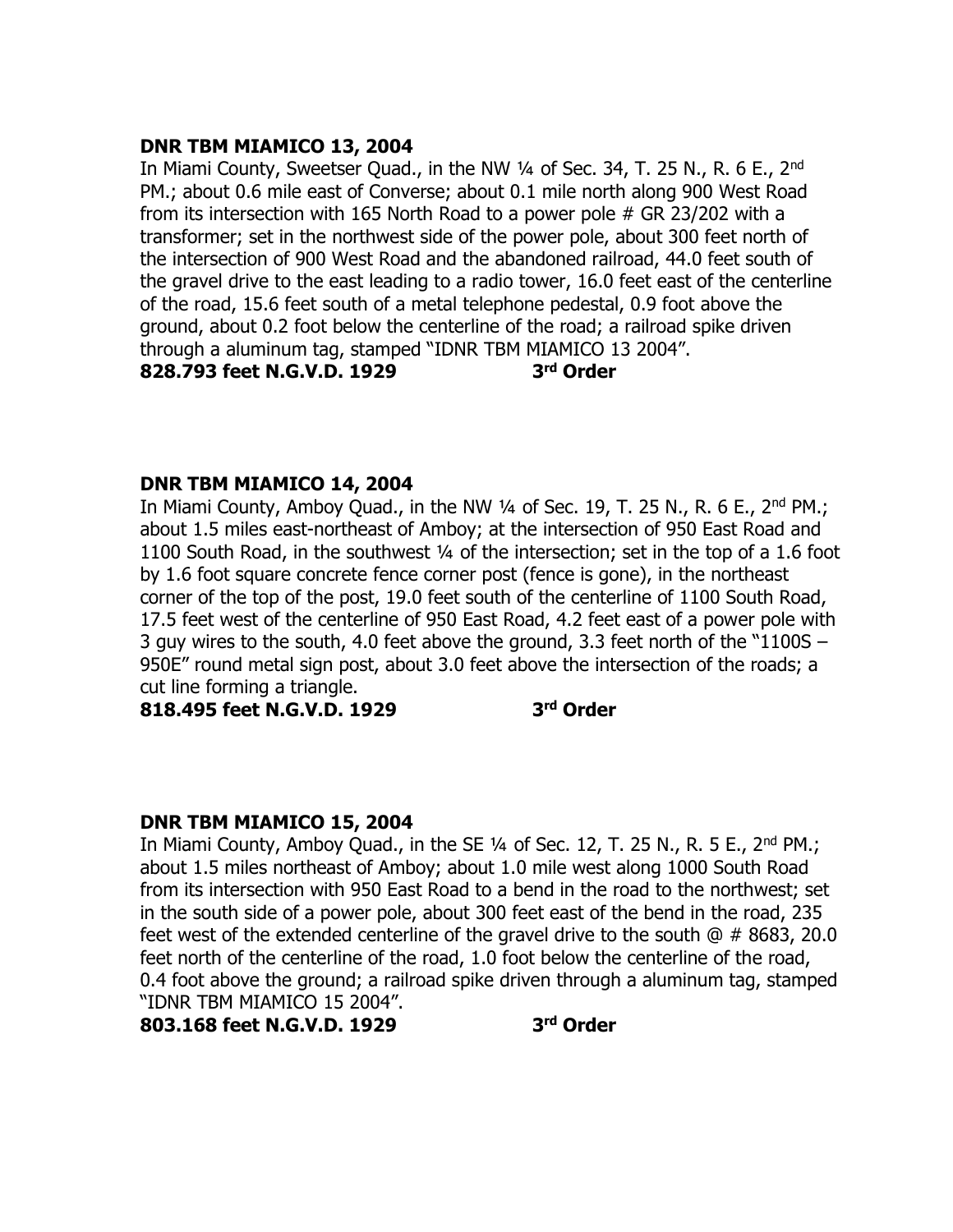# **DNR TBM MIAMICO 16, 2004**

In Miami County, Peoria Quad., in the SE 1/4 of Sec. 11, T. 25 N., R. 5 E., 2<sup>nd</sup> P.M.: about 2.7 miles east-southeast of Santa Fe; about 0.6 mile generally northwest along Bond Cemetery Road from its "T" intersection with 800 East Road to a residence at # 9116 Bond Cemetery Road and a power pole with a transformer and a guy wire to the southwest, on the southwest side of the road; set in the north side of the power pole, 79.0 feet northwest of the centerline of the gravel drive to the southwest leading to the house at # 9116 Bond Cemetery Road, 68.5 feet southeast of the southwest end of a pipe culvert under the road, 19.0 feet southwest of the centerline of the road, about 2.5 feet below the centerline of the road, 0.7 foot above the ground; a railroad spike driven through a aluminum tag, stamped "IDNR TBM MIAMICO 16 2004".

**786.724 feet N.G.V.D. 1929 3**

**rd Order**

# **DNR TBM MIAMICO 17, 2004**

In Miami County, Peoria Quad., in the NW  $\frac{1}{4}$  of Sec. 3, T. 25 N., R. 5 E., 2<sup>nd</sup> P.M.; about 1.5 miles east-southeast of Santa Fe; at the 850 South Road bridge over Walnut Creek; set in the top of the northeast concrete wingwall of the bridge, 15.0 feet north of the centerline of the road, 3.4 feet northwest of the southeast face of the concrete wingwall, 2.0 feet north of the north metal guardrail of the bridge, 0.7 foot northeast of the northeast corner of the concrete bridge deck, 0.7 foot southeast of the northwest face of the concrete wingwall, 0.55 foot southwest of the northeast end of the wingwall, about level with the centerline of the road; a cut triangle.

**787.982 feet N.G.V.D. 1929 3**

**rd Order**

### **DNR TBM MIAMICO 18, 2004**

In Miami County, Peoria Quad., in the NW  $\frac{1}{4}$  of Sec. 4, T. 25 N., R. 5 E., 2<sup>nd</sup> P.M.; about 0.6 mile southeast of Santa Fe; at the "T" road intersection of 850 South Road and State Road 19, in the northeast quadrant of the intersection; set in the southwest side of a power pole, 76.0 feet northwest of the centerline of 850 South Road, 50.0 feet northwest of a wood corner fence post, 39.0 feet northeast of the centerline of State Road 19, about 1.5 feet below the centerline of State Road 19, 0.8 foot above the ground; a railroad spike driven through a aluminum tag, stamped "IDNR TBM MIAMICO 18 2004".

**794.910 feet N.G.V.D. 1929 3**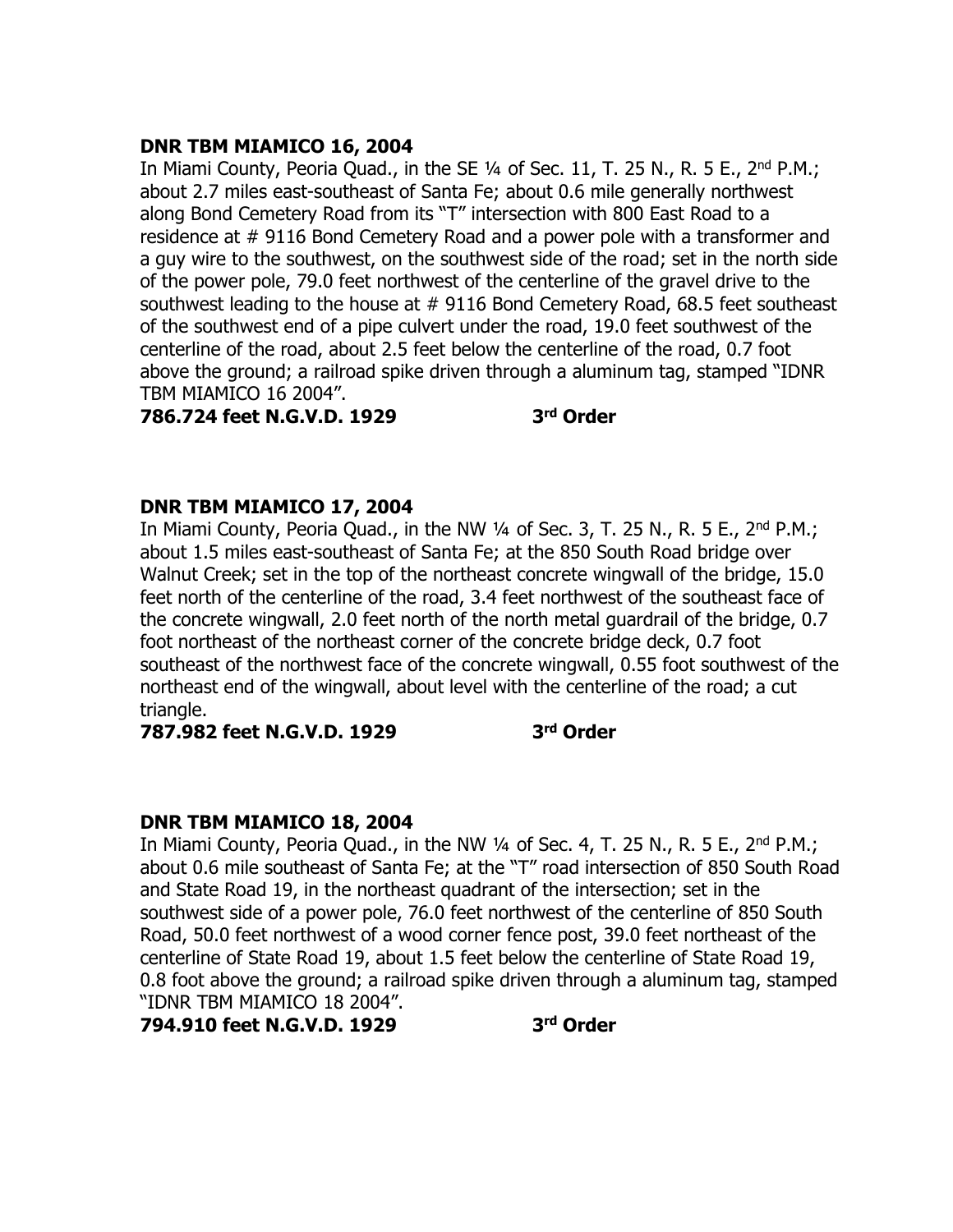## **DNR TBM MIAMICO 19, 2004**

In Miami County, Peoria Quad., in the NE  $\frac{1}{4}$  of Sec. 6, T. 25 N., R. 5 E., 2<sup>nd</sup> P.M.; about 0.5 mile west of Santa Fe; at the "T" road intersection of 400 East Road and State Road 218, in the southwest quadrant of the intersection; set in the north side of a power pole, 158.0 feet west of the extended centerline of 400 East Road, 21.0 feet east of the centerline of a gravel drive to the south leading to a residence at  $#$ 3977, 16.5 feet south of the centerline of State Road 218, 0.6 foot above the ground, 0.5 foot below the centerline of State Road 218; a railroad spike driven through a aluminum tag, stamped "IDNR TBM MIAMICO 19 2004".

**788.143 feet N.G.V.D. 1929 3**

**rd Order**

# **DNR TBM MIAMICO 20, 2004**

In Miami County, Bunker Hill Quad., in the NW  $\frac{1}{4}$  of Sec. 1, T. 25 N., R. 4 E., 2<sup>nd</sup> P.M.; about 3.5 miles east-southeast of Bunker Hill; at the 850 South Road bridge over Negro Creek; set in the top of the northwest concrete wingwall of the bridge, 13.5 feet north of the centerline of the road, 4.2 feet northwest of the northwest corner of the concrete bridge deck, 2.4 feet southeast of the northwest end of the northwest wingwall, 0.8 foot southwest of the northeast face of the wingwall, 0.6 foot northeast of the southwest face of the wingwall, level with the top of the concrete bridge deck; a cut triangle.

**770.112 feet N.G.V.D. 1929 3**

**rd Order**

# **DNR TBM MIAMICO 21, 2004**

In Miami County, Bunker Hill Quad., in the NW 1/4 of Sec. 2, T. 25 N., R. 4 E., 2<sup>nd</sup> P.M.; about 0.6 mile east of Loree; at the "T" road intersection of 150 East Road and 850 South Road; set in the east side of a round concrete fence corner post (fence is gone), 21.0 feet north of the centerline of 850 South Road, 16.0 feet west of the centerline of 150 East Road, 6.8 feet southwest of a metal "STOP" sign post, 2.9 feet above the ground, about 2.5 feet above the level of the centerline intersection of the roads; a metal threaded bolt bent upward.

#### **806.609 feet N.G.V.D. 1929 3**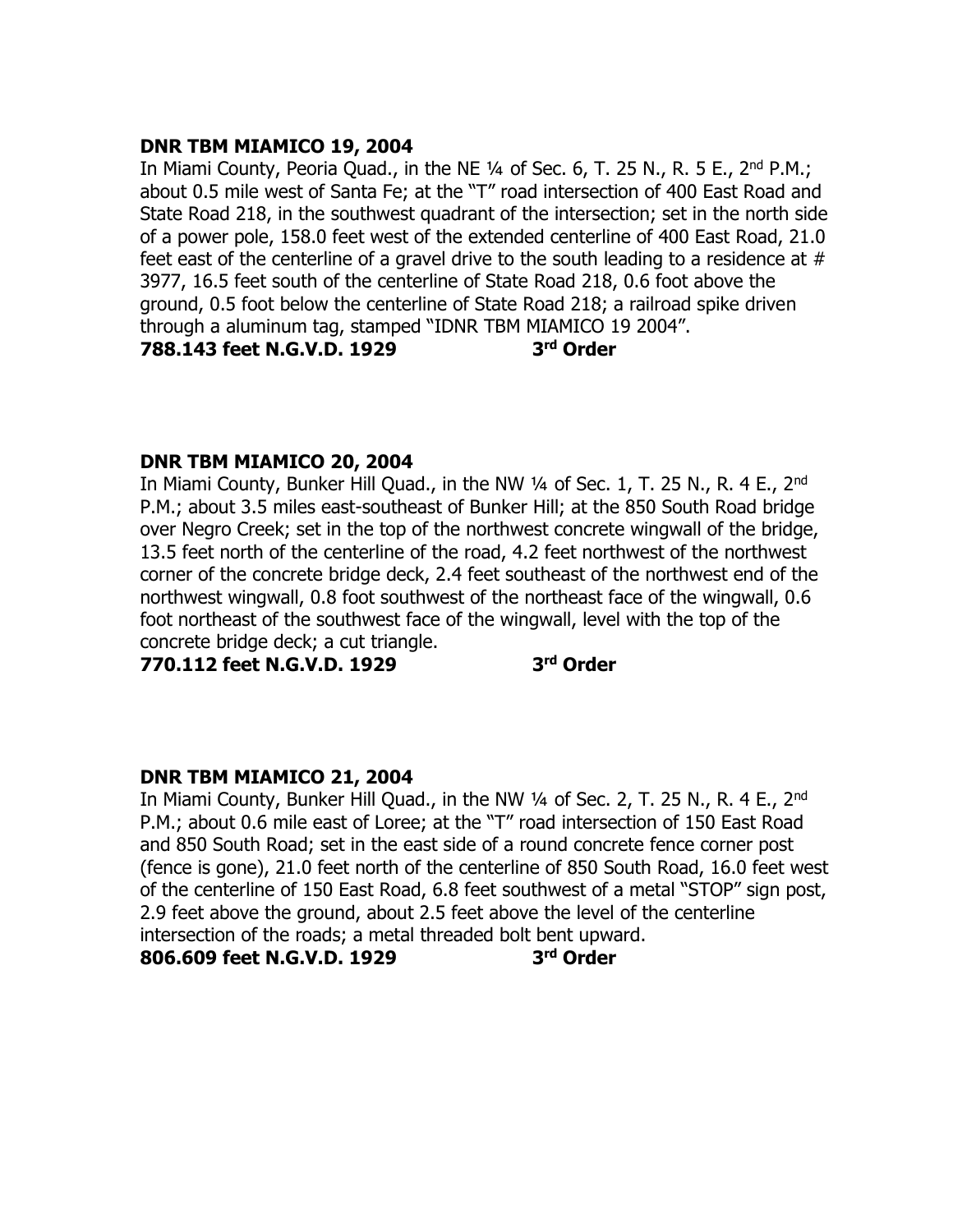# **DNR TBM MIAMICO 22, 2004**

In Miami County, Bunker Hill Quad., in the NW 1/4 of Sec. 27, T. 26 N., R. 4 E., 2<sup>nd</sup> P.M.; about 1.8 miles east of Bunker Hill; at the intersection of Strawtown Pike and 650 South Road, in the northwest ¼ of the intersection; set in the south side of utility pole # 3312 with a guy wire to the east, 61.0 feet west of the centerline of Strawtown Pike, 38.0 feet east of the extended centerline of a private drive leading to # 6524 Strawtown Pike, 22.5 feet north of the centerline of 650 South Road, about 1.5 feet below the centerline of 650 South Road, 0.6 foot above the ground; a railroad spike driven through a aluminum tag, stamped "IDNR TBM MIAMICO 22 2004".

**793.882 feet N.G.V.D. 1929 3 rd Order**

# **DNR TBM MIAMICO 23, 2004**

In Miami County, Bunker Hill Quad., in the NE 1/4 of Sec. 28, T. 26 N., R. 4 E., 2<sup>nd</sup> P.M.; about 1.0 mile east of Bunker Hill; at the 650 South Road concrete box culvert over a unnamed tributary to Pipe Creek; set in the top of the northwest concrete wingwall of the culvert, 11.5 feet north of the centerline of 650 South Road, 3.2 feet northwest of the southeast end of the wingwall, 2.2 feet northwest of the northwest corner of the north concrete headwall of the culvert, about 1.5 feet below the centerline of the road, 0.3 foot southeast of the break in slope of the wingwall, 0.3 foot southwest of the northeast face of the wingwall; a cut triangle.

**786.461 feet N.G.V.D. 1929 3**

**rd Order**

### **DNR TBM MIAMICO 24, 2004**

In Miami County, Onward Quad., in the NE  $\frac{1}{4}$  of Sec. 14, T. 26 N., R. 3 E., 2<sup>nd</sup> PM.; about 1.0 mile west of Nead; at the intersection of 400 West Road and 400 South Road, in the southwest  $\frac{1}{4}$  of the intersection; set in the west side of a utility pole with a guy wire to the east, 41.2 feet west of the centerline of 400 West Road, 18.5 feet south of the centerline of 400 South Road, 6.8 feet southwest of a metal "STOP" sign post, 0.5 foot above the ground; a railroad spike driven through a aluminum tag, stamped "IDNR TBM MIAMICO 22 2004". **773.531 feet N.G.V.D. 1929 3 rd Order**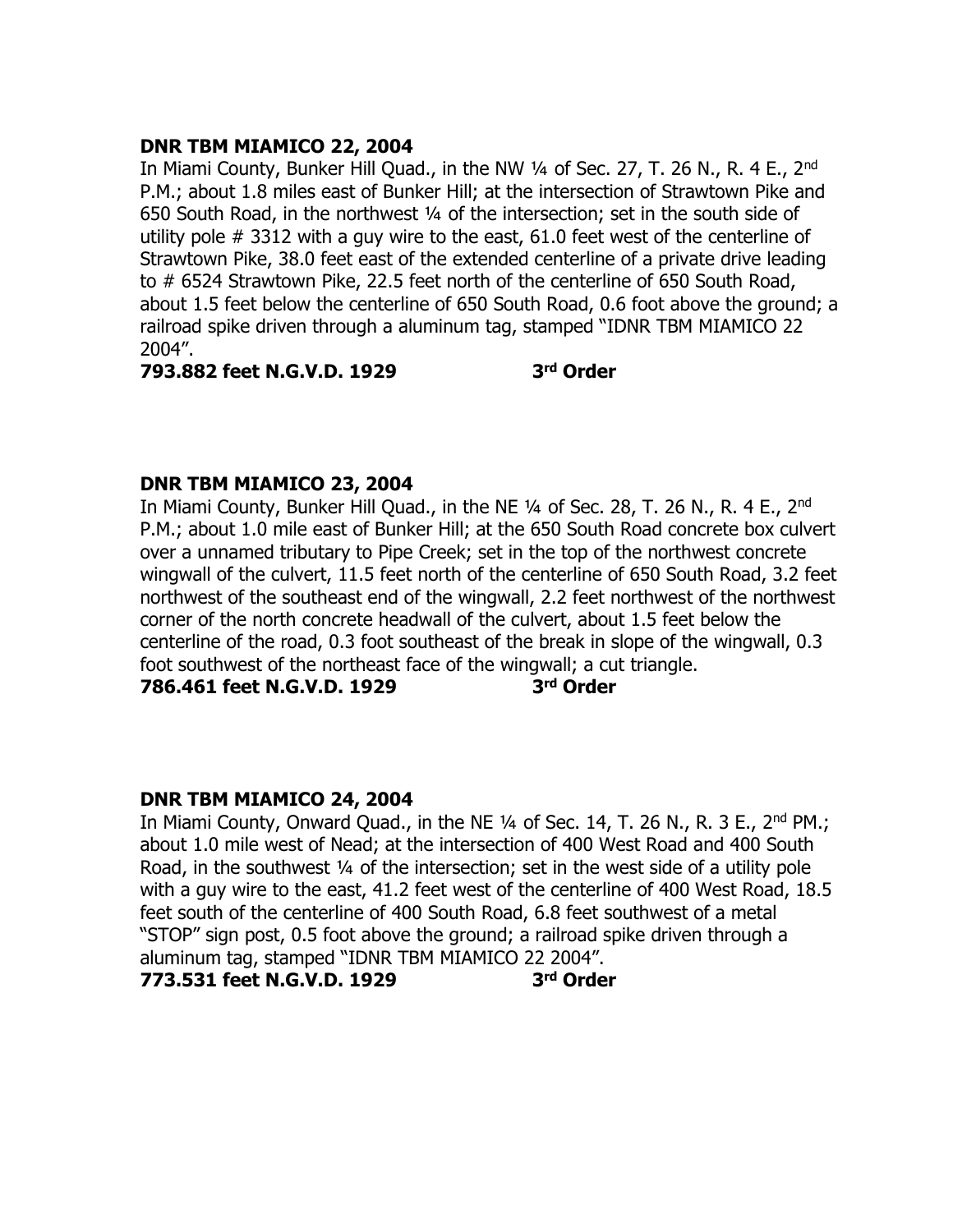# **DNR TBM MIAMICO 25, 2004**

In Miami County, Galveston Quad., in the SW 1/4 of Sec. 13, T. 25 N., R. 3 E., 2<sup>nd</sup> PM.; about 2.0 miles northwest of Galveston; at the 400 West Road bridge over Deer Creek; set in the top of the northeast concrete wingwall of the bridge, 12.4 feet east of the centerline of the road, 8.7 feet southwest of the northeast end of the wingwall, 0.65 foot east of the east face of the concrete bridge deck, 0.6 foot northwest of the southeast face of the wingwall, 0.5 foot north of the south face of the wingwall, about 0.2 foot below the centerline of the asphalt road, level with the top of the concrete bridge deck; a cut triangle.

GPS ELEVATION

# **774.95 feet N.G.V.D. 1929**

### **SHCI BM F33 WAB**

In Miami County, Roann Quad, in the NE  $1/4$  Sec. 3, T. 28 N, R. 5 E, 2<sup>nd</sup> PM. At the S. R. 16 Bridge over the Eel River, 1.0 mile west of Roanne, Indiana. 15.0 feet southwest of the centerline of the road, 4.9 feet northwest of the southeast end of the most southerly concrete wingwall, 1.2 feet southeast of the northwest end of the same wingwall and set in the top center, about level with the road, a tablet stamped " F 33 WAB ".

3<sup>rd</sup> Order Elevation

**721.955 feet N.G.V.D.1929**

# **COE BM**

In Miami County, Roann Quad, in the E  $\frac{1}{2}$  of Sec. 4, T. 28 N., R. 5 E., 2<sup>nd</sup> P.M.; at the 950 North Road Bridge over the Eel River; 15.0 feet south of the centerline and 1.7 feet below the road, 0.7 foot north of the south end and 0.8 foot east of the west face of the east concrete bridge seat; a Corps of Engineers survey tablet, not stamped.

3<sup>rd</sup> Order Elevation

### **710.936 N.G.V.D. 1929**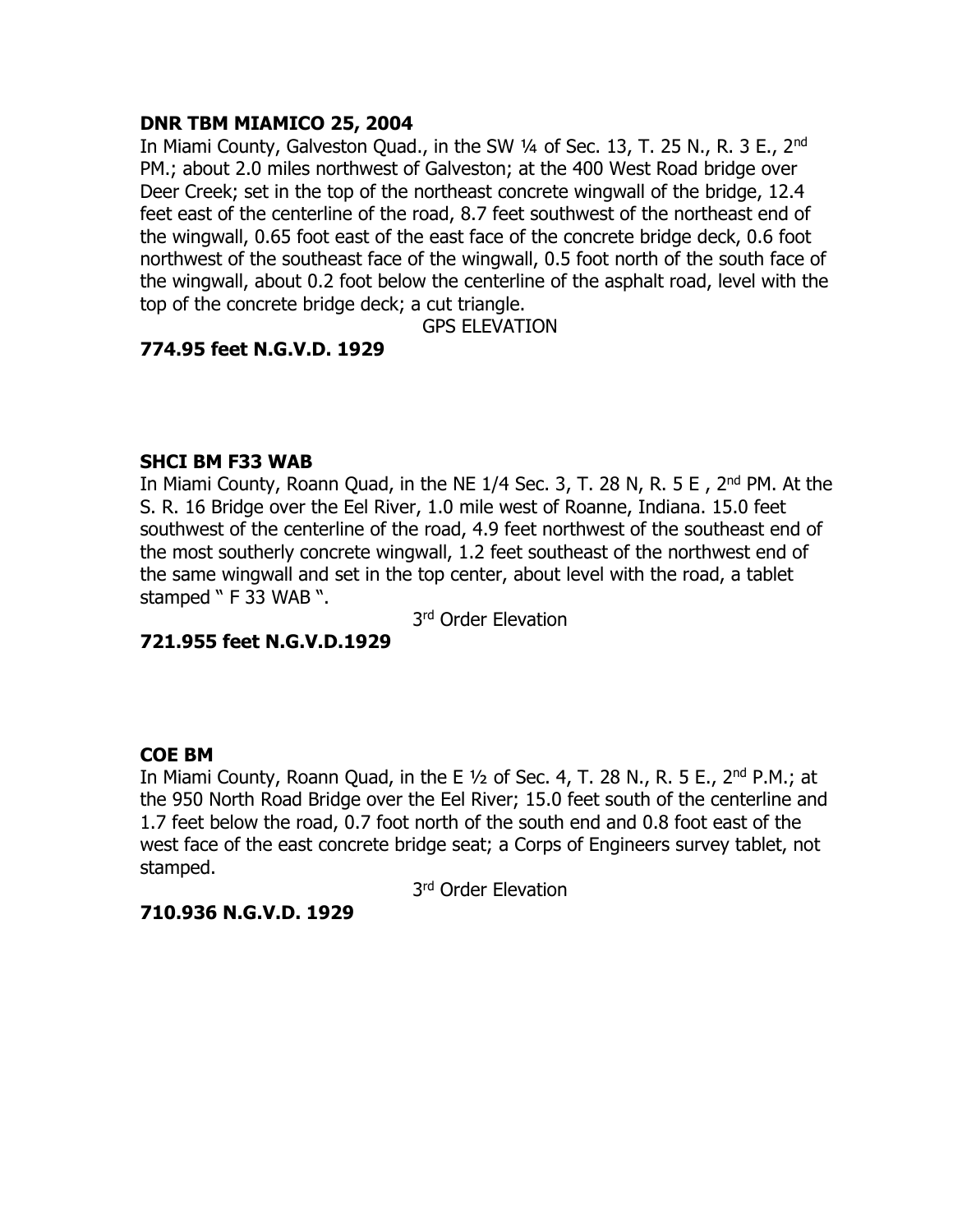## **IDOT BM F 64 MIA**

In Miami County, Richvalley Ouad, in the SW 1/4 sec. 16, T 28 N, R 5 E, 2<sup>nd</sup> PM, At the 700/750 North Road Bridge over the Eel River. 15.0 feet southwest of the centerline of the road, 1.0 foot northwest of the angle point of the most southerly concrete abutment, 3.4 feet southeast of the northwest end of the same abutment, about level with the road and stamped "F 64 MIA".

3<sup>rd</sup> Order Elevation

# **713.965 feet N.G.V.D. 1929**

# **SHCI BM F 37 Miami**

In Miami County, Peru Quad, in the S  $1/2$  of sec. 24, T. 28 N, R. 4 E, 2<sup>nd</sup> PM. At the S. R. 19 Bridge over the Eel River on the south side of Chili, Indiana. 24.0 feet east of the centerline of the road, 8.0 feet north of the south end of the southeast concrete abutment, 0.6 foot south of the north end of the abutment, about level with the road , a State Highway Commission of Indiana tablet, stamped "F 37 Miami".

3<sup>rd</sup> Order Elevation

# **703.000 N.G.V.D. 1929**

# **IDNR TBM 051408-1**

In Miami County, Peru Quad, in the SE  $\frac{1}{4}$  sec. 22, T 28 N, R 4 E, 2<sup>nd</sup> PM. at the 100 East Road Bridge over the Eel River. 1.5 mile west of Chile; set in the top of the northwest end of the northeast concrete bridge seat, 9.5 feet northwest of the centerline of the road, 0.3 foot northwest of the streamward face of the bridge seat, 0.4 foot southwest of the of the downstream face of a steel "L" beam, 1.4 foot below the road; a chiseled triangle.

3<sup>rd</sup> Order Elevation

**692.120 N.G.V.D. 1929**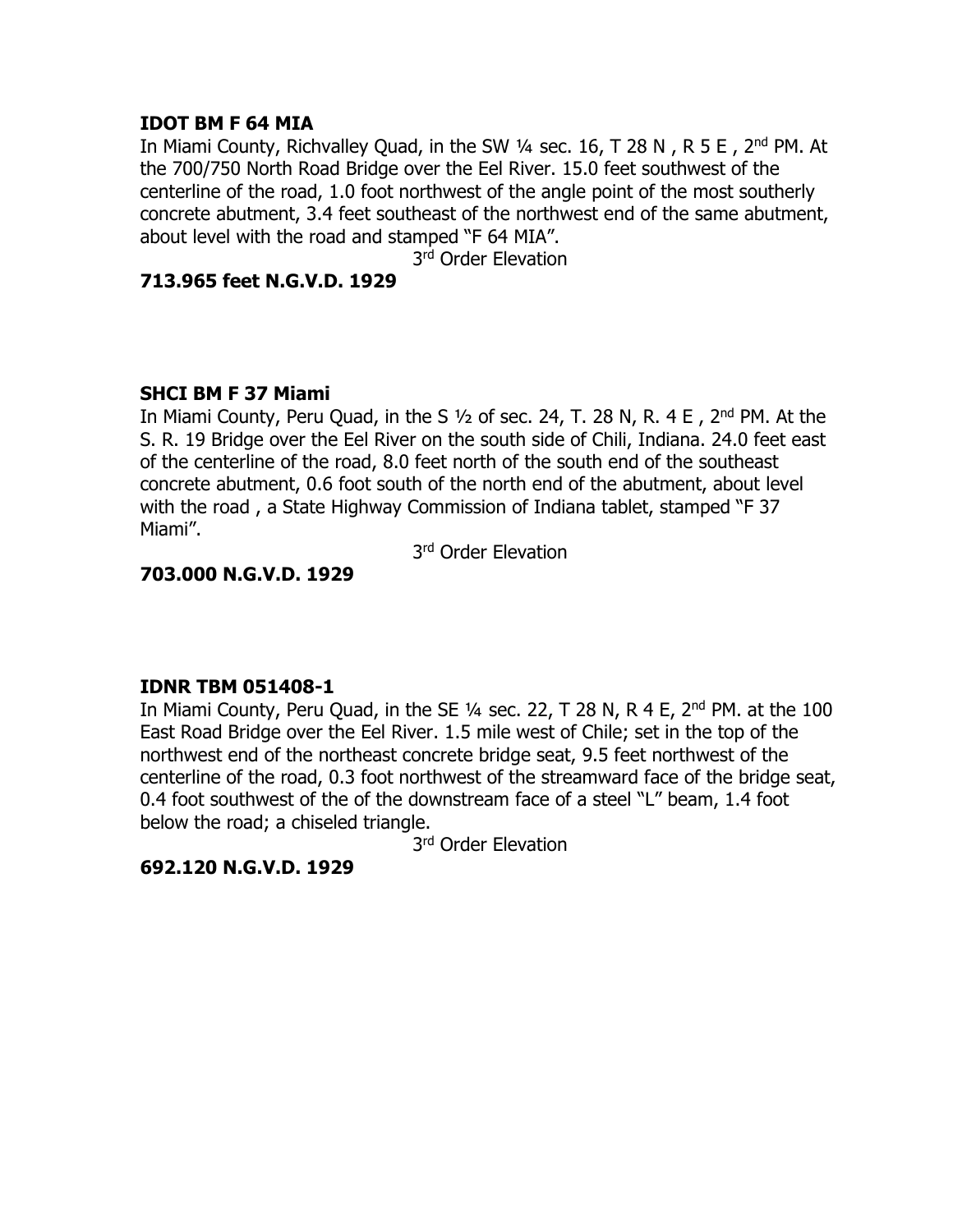## **IDNR TBM 051908-1**

In Miami County, Peru Quad, in the SE  $\frac{1}{4}$  sec. 21, T 28 N, R 4 E, 2<sup>nd</sup> PM. At the Meridian Road Bridge over the Eel River on the south side of Denver, Indiana. 17.0 feet east of the centerline of the road, 0.5 foot south of the north end and 10.6 feet north of the south end of the northeast concrete abutment; a chiseled triangle about level with the road.

3<sup>rd</sup> Order Elevation

## **689.980 N.G.V.D. 1929**

# **IDNR TBM 051908-2**

In Miami County, Peru Quad., in the SE  $\frac{1}{4}$  sec. 31, T 27 N, R 4 E, 2<sup>nd</sup> PM.; at the 400 North Road Bridge over the Eel River on the east side of Mexico; set in the northeast corner of the east end of the northeast concrete guardrail base, 16.0 feet north of the centerline of the road, 5.3 feet east of the expansion joint, 1.6 foot north of the flowline of the concrete curb, 1.0 foot above the road; a chiseled square

3<sup>rd</sup> Order Elevation

### **680.290 N.G.V.D. 1929**

# **IDOH BM F53 MIA**

In Miami County, Peru Quad, in the SW  $\frac{1}{4}$  sec. 5, T 27 N, R 4 E, 2<sup>nd</sup> PM. At the Mexico Road Bridge over the Eel River on the south side of Mexico, Indiana. 15.0 feet northeast of the centerline of the road, 1.0 foot southeast of the northwest end and 7.7 feet northwest of the expansion joint of the most northerly concrete bridge abutment, a standard tablet stamped "F53 MIA".

GPS Elevation

# **674.25 N.G.V.D. 1929**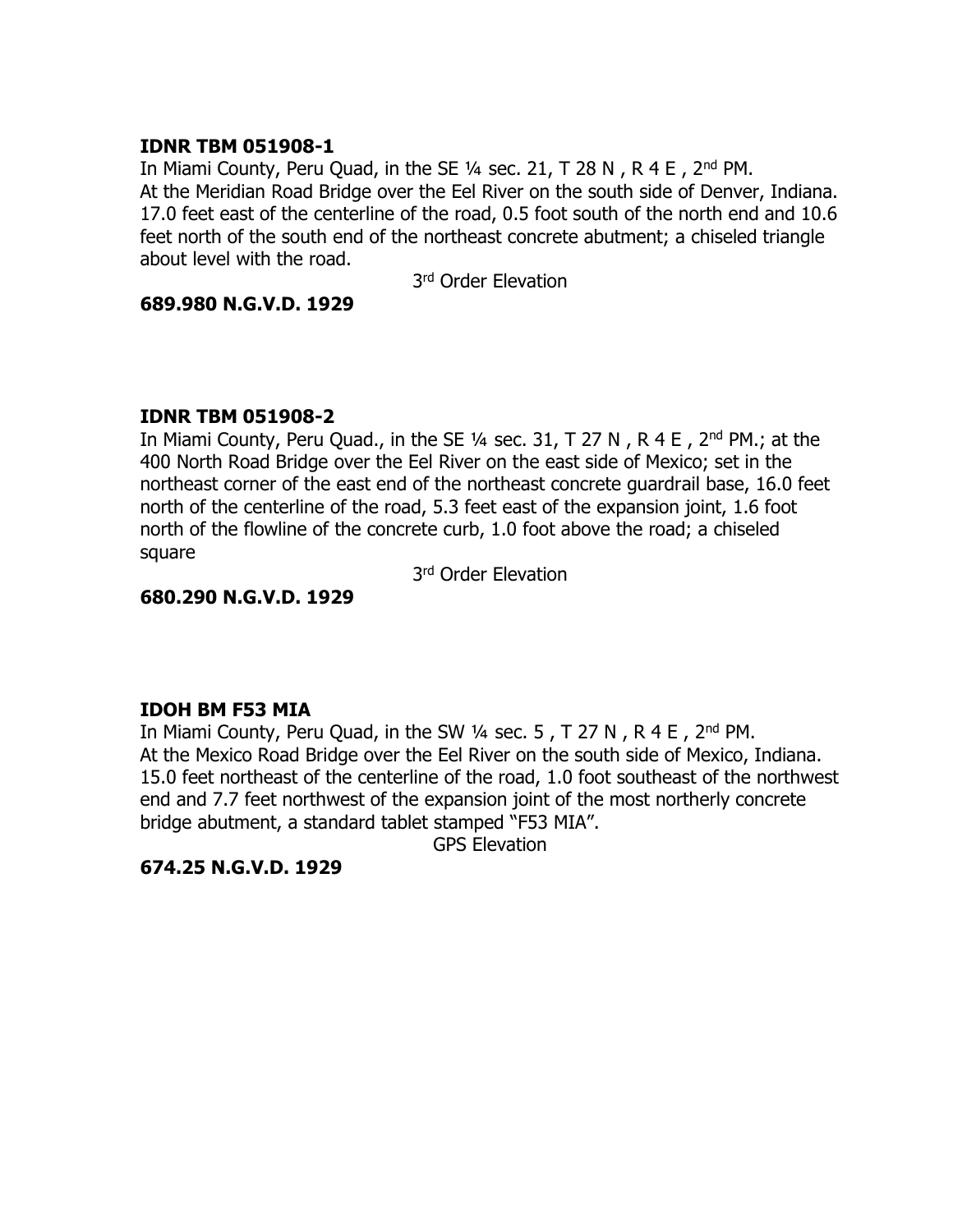USC&GS BM P 183, 1946

In Miami County, Peru Quad, in the NE 1/4 section 21, T 28 N, R 4 E, 2<sup>nd</sup> PM. At the northeast corner of the " Denver Hotspot " in the southeast 1/4 of the intersection of West Harrison Street / State Road 16 and South Parson Street in Denver, Indiana. 35.0 feet south of the centerline of the road, 1.0 foot west of the northeast corner of the building 1.4 foot above the ground and behind the Pepsi machine. A standard tablet set vertically and stamped "P 183 1946". Note ; Building has been refaced , causing access to mark to be difficult. A previous

surveyor has transferred elevation to a PK nail on outside of facing.

2nd order elevation

709.411 feet N.G.V.D. 1929

#### IDOT BM F 63 MIA

In Miami County, Peru Quad, in the NE 1/4 of Sec. 22, T. 27 N., R. 4 E., 2<sup>nd</sup> P.M.; at the State Road 19 bridge over Prairie Ditch; 24.0 feet west of the centerline of the road, 61.9 feet south of the north end of the guardrail, 0.75 foot north of the south end of the guardrail, 0.25 foot east of the west face and 0.35 foot west of the east face of the guardrail, 2.8 feet above the bridge deck; a Indiana Department of Transportation Bench Mark tablet, stamped "F 63 MIA".

GPS Elevation

663.56 feet N.G.V.D. 1929

CORPS CON Elevation

663.16 feet N.A.V.D. 1988

### DNR TBM MIAMICO 26, 2008

In Miami County, Peru Quad, in the SE  $\frac{1}{4}$  of Sec. 22, T. 27 N., R. 4 E., 2<sup>nd</sup> P.M.; at the intersection of Tyler Avenue and North Water Street; set in the south side of powerpole # 6J 1194, about 200 feet north of the centerline of Tyler Avenue, 71.0 feet east of the extended centerline of North Water Street, 1.2 foot above the ground; a railroad spike driven through an aluminum tag, stamped "IDNR TBM MIAMICO 26 2008".

GPS Elevation

654.03 feet N.G.V.D. 1929

CORPS CON Elevation

653.63 feet N.A.V.D. 1988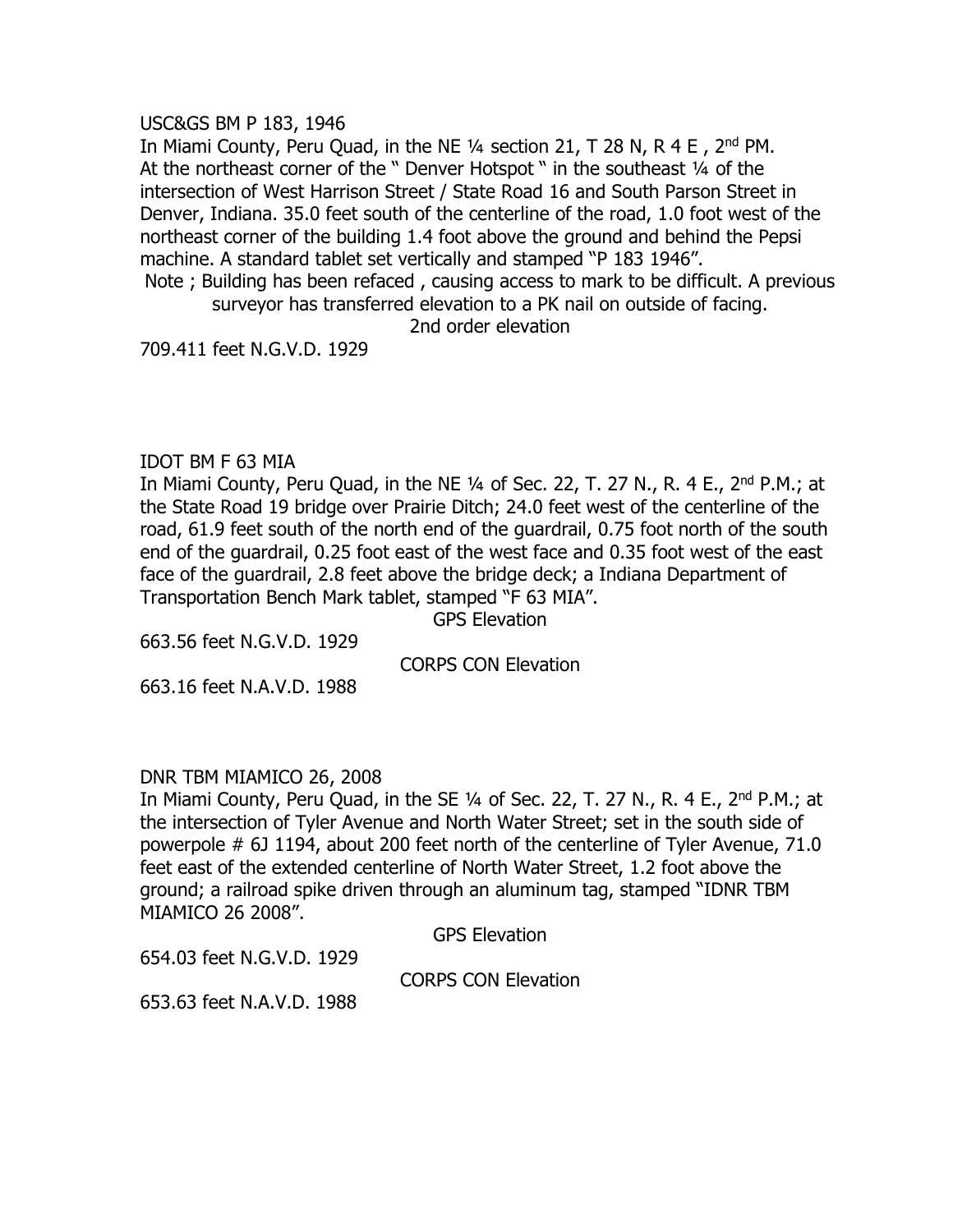#### DNR TBM MIAMICO 27, 2008

In Miami County, Peru County, in the SW  $\frac{1}{4}$  of Sec. 22, T. 27 N., R. 4 E., 2<sup>nd</sup> P.M.; at the Denver Pike pipe culvert over Prairie Ditch; set in the east side of a powerpole # 6 J 1202, 62.2 feet south of the south end metal support post of the west metal guardrail, 16.5 feet west of the centerline of the road, 16.0 feet north of the centerline of a dirt lane leading west, 1.0 foot above ground, level with the road; a railroad spike.

GPS Elevation

655.325 feet N.G.V.D. 1929

CORPS CON Elevation

654.92 feet N.A.V.D. 1988

#### DNR TBM MIAMICO 28, 2008

In Miami County, Peru Quad, in the NE  $\frac{1}{4}$  of Sec. 21, T. 27 N., R. 4 E., 2<sup>nd</sup> P.M.; at the Broadway Street Bridge over Prairie Ditch; set in top of the northwest concrete wingwall. 25.0 feet west of the centerline of the road, 24.5 feet southeast of the northwest end of the wingwall, 0.8 foot west of the west face of the west concrete guardrail, 1.0 foot north of the south face of the wingwall; a cut triangle.

GPS Elevation

655.47 feet N.G.V.D. 1929 655.07 feet N.A.V.D. 1988

CORPS CON Elevation

### DNR TBM MIAMICO 29, 2008

In Miami County, Peru Quad, in the SE 1/4 of Sec. 19, T. 27 N., R. 4 E., 2<sup>nd</sup> P.M.; at the Eel Cemetery Road Bridge over Prairie Ditch; set in the southwest corner of the bridge deck, 11.4 feet west of the centerline of the road, 2.0 feet south of the southwest corner of the north expansion joint, 0.8 foot east of the west face of the bridge deck; a cut triangle.

GPS Elevation

641.94 feet N.G.V.D. 1929

CORPS CON Elevation

641.54 feet N.A.V.D. 1988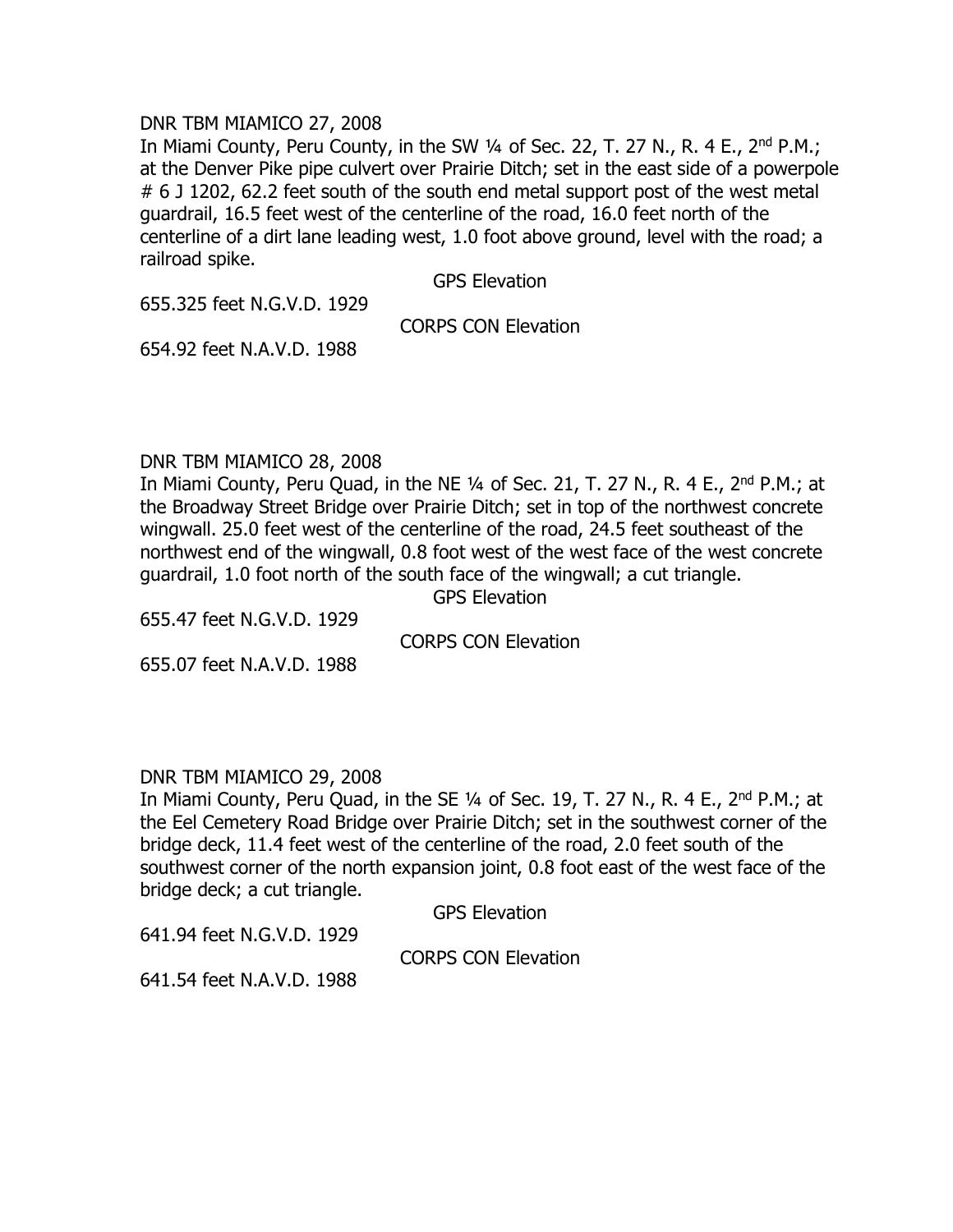#### SHCI BM FOUN C 17

In Miami County, Twelve Mile Quad, in the NE 1/4 sec. 12, T 27 N, R 3 E, 2<sup>nd</sup> PM. At the southbound US 31 Bridge over the Eel River, 19.2 feet west of the centerline of the southbound lanes, 1.5 foot west of the west face of the concrete guardrail, 1.4 foot north of the south end of the concrete abutment, 1.3 foot east of the west face of the same abutment, 0.8 foot above the road, a standard tablet in top of the concrete guardrail / abutment at the southwest corner of the bridge and stamped "FOUN C 17".

GPS Elevation

674.37 N.G.V.D. 1929

### IDNR TBM ER1 2008

In Miami County, Twelve Mile Quad, T. 27 N., R. 3 E., 2<sup>nd</sup> P.M.; about 2.2 miles east of Hoover; at the 440 West Road Bridge over the Eel River, at southwest corner of the bridge; set in top of the north most steel anchor bolt, 10.5 feet west of the centerline of the road, 2.3 feet south of the north face of a limestone wingwall / bridge seat, 1.8 foot north of the south end of where the "I" beam meets the bridge seat, 1.1 foot below the road; a filed cross.

GPS Elevation

662.42 feet N.G.V.D. 1929

### DNR TBM PD 1, 2013

In Miami County, Twelve Mile Quad., in the SW 1/4 of Sec. 19, T. 27 N., R. 4 E., 2<sup>nd</sup> P.M; about 3.0 miles east of New Waverly; at the north bound U.S. 31 bridge over Prairie Ditch; set in the top of the southwest corner of the concrete bridge deck, 16.2 feet west of the centerline of the north bound lanes of U.S. 31, 2.3 feet below the top of the metal guardrail, 1.7 feet northeast of the south end of the concrete base of the west concrete guardrail of the bridge, 0.7 foot east of the east face of the concrete base of the guardrail; a cut triangle.

GPS Elevation

641.69 feet N.A.V.D. 1988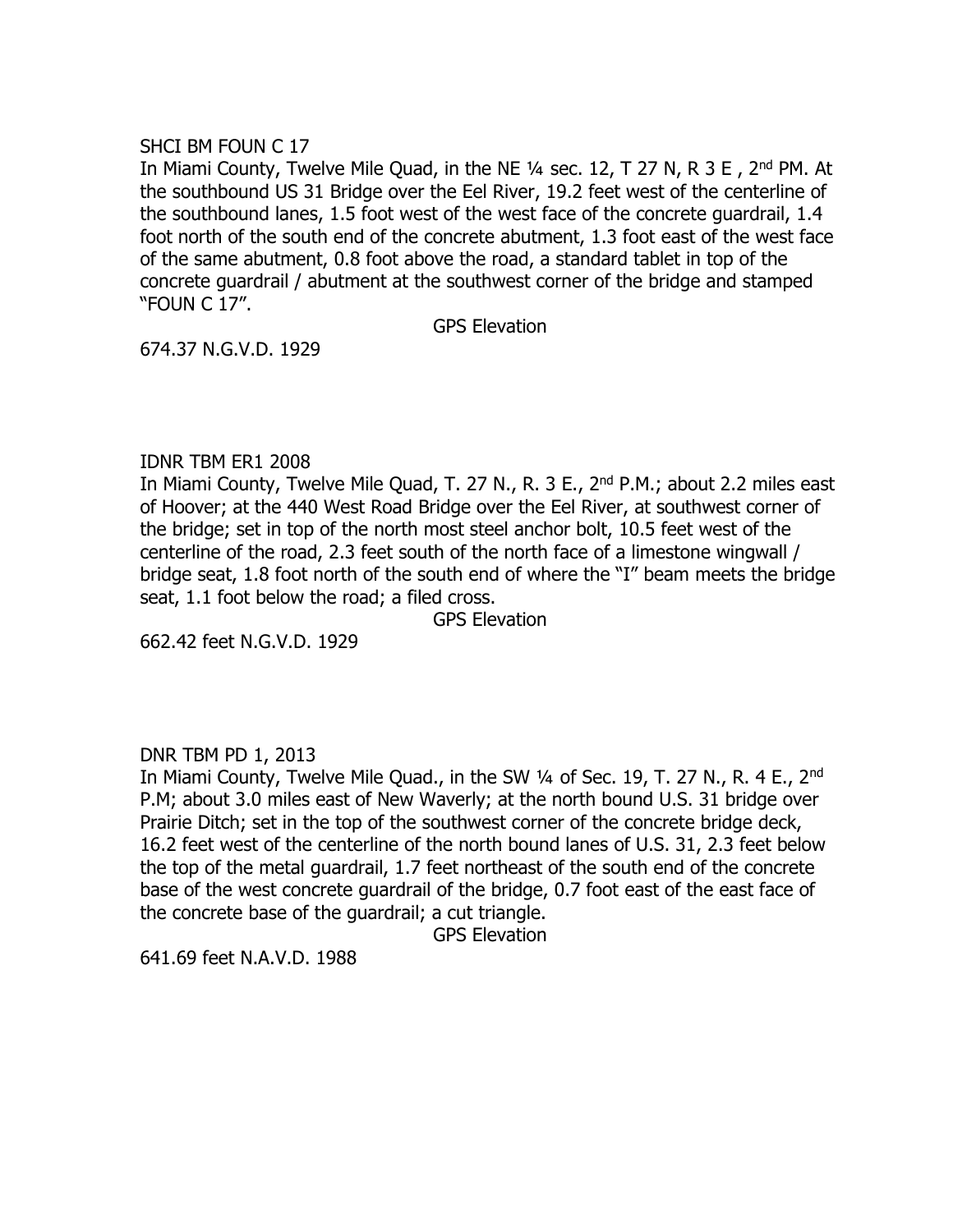DNR TBM PD 2, 2013

In Miami County, Twelve Mile Quad., in the SW 1/4 of Sec. 19, T. 27 N., R. 4 E., 2<sup>nd</sup> P.M; about 3.0 miles east of New Waverly; at the south bound U.S. 31 bridge over Prairie Ditch; set in the top of the southwest corner of the concrete bridge deck, 20.0 feet west of the centerline of the south bound lanes of U.S. 31, 2.3 feet below the top of the metal guardrail, 0.9 foot east of the south end of the concrete base of the guardrail; a cut triangle.

GPS Elevation

641.31 feet N.A.V.D. 1988

DNR TBM PD 3, 2013

In Miami County, Twelve Mile Quad., in a Grant; about 4.0 miles east of Lewisburg; at the Old Stone Road bridge over Prairie Ditch; set in the top of the southeast corner of the concrete bridge deck, 10.5 feet south of the centerline of the road, 1.6 feet north of the south face of the bridge, 1.0 foot west of the east edge of the bridge deck; a cut triangle.

GPS Elevation

633.95 feet N.A.V.D. 1988

DNR TBM PD 4, 2013

In Miami County, Twelve Mile Quad., in the SW 1/4 of Sec. 19, T. 27 N., R. 4 E., 2<sup>nd</sup> P.M; about 3.0 miles east of New Waverly; at the Division Road bridge over Prairie Ditch; set in the top of the south end of the east concrete bridge deck, 1.7 feet below the road, 1.6 feet south of the south face of the concrete bridge deck, 1.5 feet northwest of the northwest face of the concrete wingwall, 1.3 feet southeast of the northwest face of the bridge seat; a bolt and a washer.

GPS Elevation

638.12 feet N.A.V.D. 1988